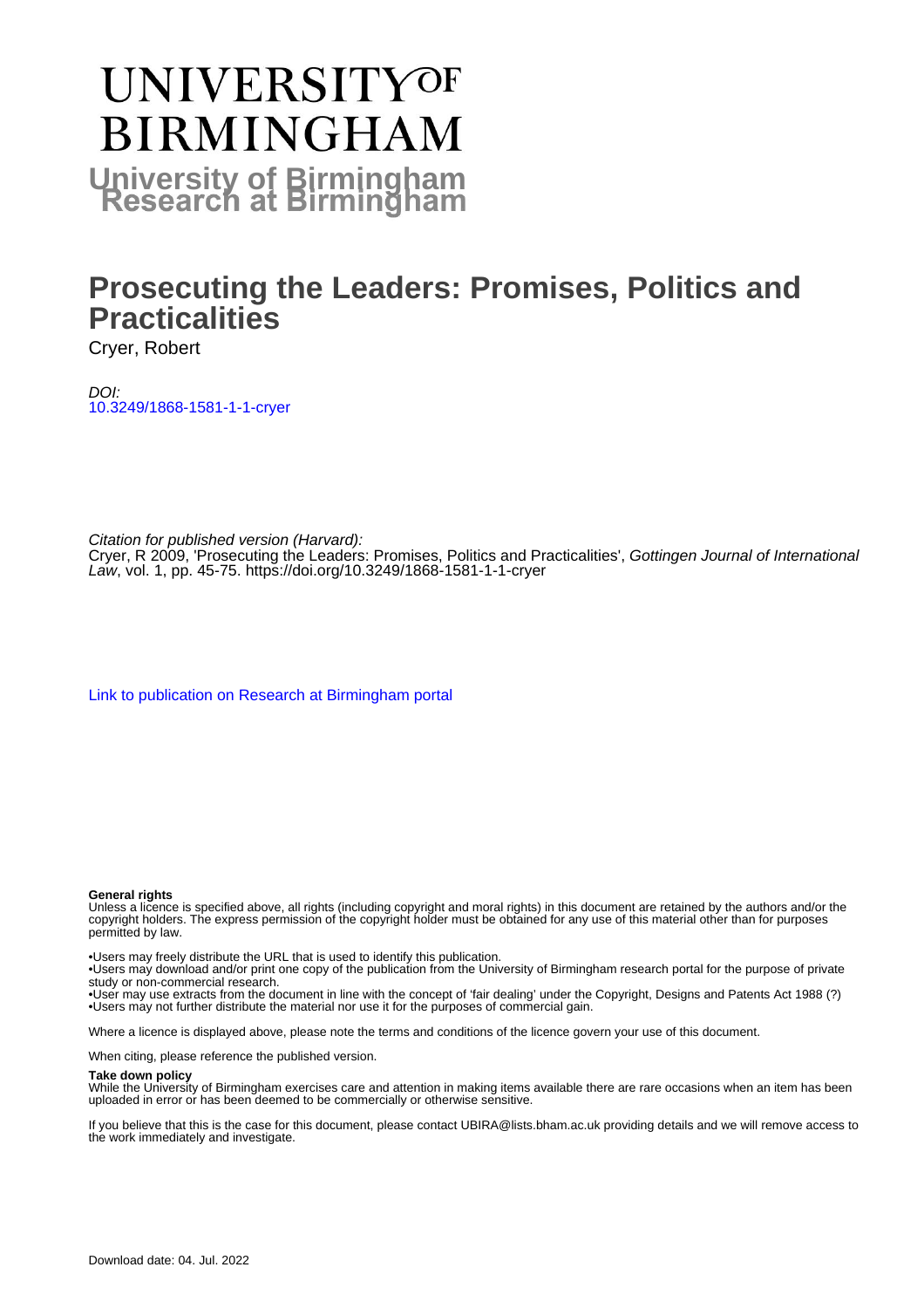Göttingen Journal of International Law 1 (2009) 1, 45-75

# **Prosecuting the Leaders: Promises, Politics and Practicalities**

Robert Cryer

# Table of Contents

|  | B. International Criminal Law: Is There an Imperative to "Aim |  |
|--|---------------------------------------------------------------|--|
|  |                                                               |  |
|  |                                                               |  |
|  |                                                               |  |
|  |                                                               |  |
|  |                                                               |  |
|  |                                                               |  |
|  |                                                               |  |
|  |                                                               |  |
|  |                                                               |  |
|  |                                                               |  |
|  |                                                               |  |
|  |                                                               |  |

<sup>×</sup>  Professor of International and Criminal Law, Birmingham Law School, University of Birmingham, Edgbaston, Birmingham, B15 2TT, UK. Parts of this piece, which were, in an earlier form, presented at the Free University of Berlin at the invitation of Professor Dr. Heike Krieger. My thanks go to Professor Krieger for the invitation, and for her permission to use the working paper that came from that presentation as the basis of this piece.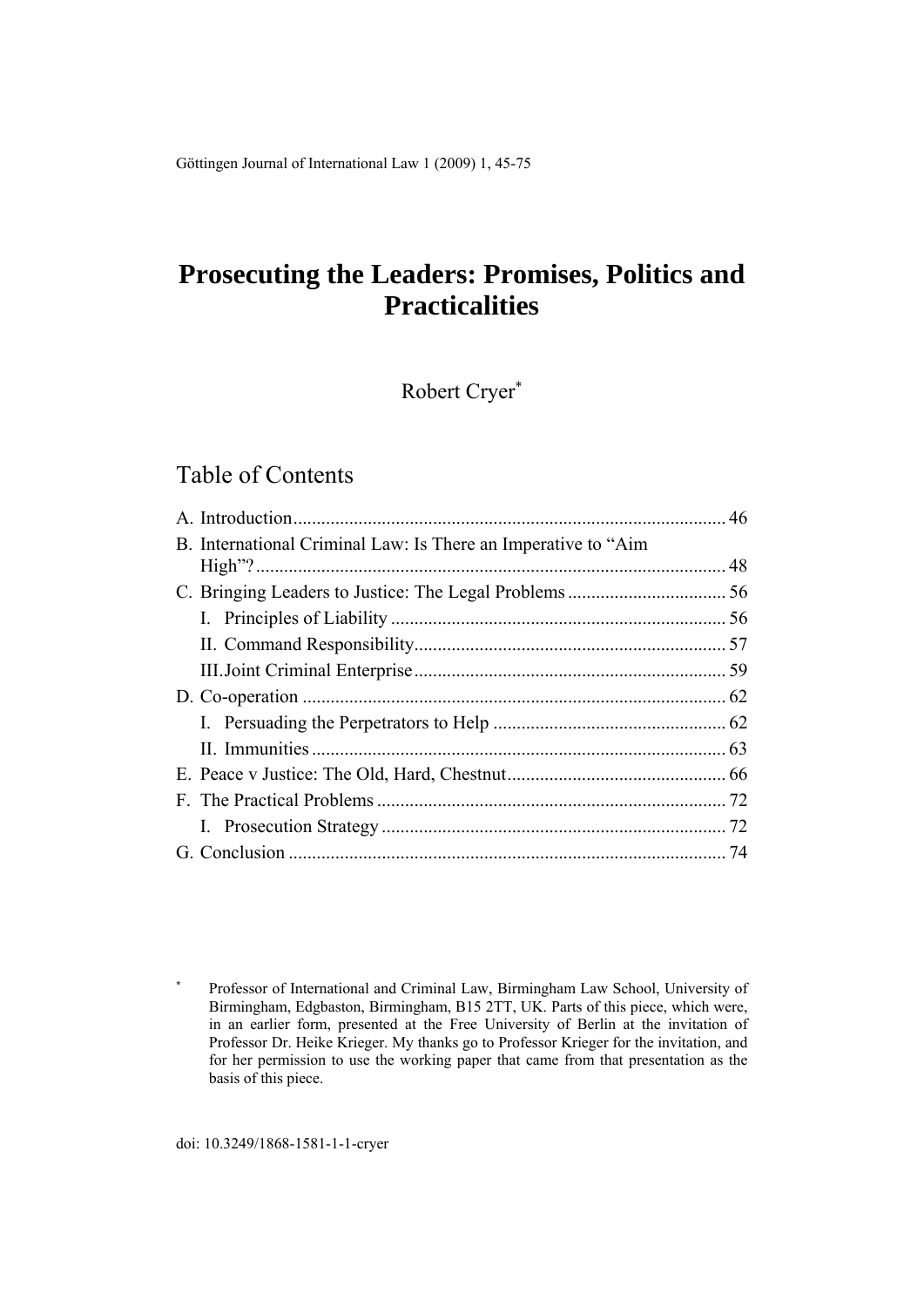### A. Introduction

Given recent developments in relation to the prosecution of international crimes,<sup>1</sup> it might be thought that one of the last bastions of sovereignty has been breached, and international criminal law has not only entrenched itself in international law. Indeed further to this, it has assumed a supranational position that stands entirely above States, promising justice for all and as a trump card over depredations committed in the name of State sovereignty. After all, Charles Taylor from Liberia is standing trial before the Special Court for Sierra Leone, Slobodan Milošević only escaped judgment by the International Criminal Tribunal for the former Yugoslavia (ICTY) by dying before the end of his trial, Saddam Hussein was prosecuted and sentenced to death before the Iraqi High Tribunal, and Omar al-Bashir has recently been the subject of a request for an arrest warrant from the Prosecutor of the International Criminal Court. Surely international criminal law reaches its iconographic apogee with the prosecution of such leaders.<sup>2</sup> brought down to size by the majesty of the law (if not the grandeur of the often aseptic courtrooms)?

Of course, in fact, the picture is far more complicated. Although it is too early to come to any judgment on the Taylor case, his appearance before the Special Court was as much a function of States tiring of him continuing to meddle in Liberian politics than a commitment to seeing him stand trial. Milošević was for many years apparently kept beyond the reach of the ICTY for reasons of ensuring peace in former Yugoslavia, then domestic political reasons, and his trial was itself one from which we might admit, $3$ lessons can be learned.<sup>4</sup> The trial and punishment of Saddam Hussein is largely seen as having been mishandled, and inconsistent with the relevant

<sup>1</sup> As Ruti Teitel has said: "There have never been more leaders in the dock, or, under the shadow of its threat", *Ruti Teitel*, The Law and Politics of Contemporary Transitional Justice, Cornell International Law Journal 38 (2005), 837-862, 837. 2

See *Maya Steinitz*, The Milošević Trial-Live: An Iconical Analysis of International Law's Claim to Legitimate Authority, Journal of International Criminal Justice 3 (2005), 103-123, 103; *Martti Koskenniemi*, Between Impunity and Show Trials, Max Planck Yearbook of International Law  $6(2002)$ , 1-35, 1.

The same could well be said of Franjo Tuđman, who managed to avoid indictment for various reasons, until his death, see: *Victor Peskin*, International Justice in Rwanda and the Balkans: Virtual Trials and the Struggle for State Cooperation (2008), 118.

See in general: *Gideon Boas*, The Milošević Trial: Lessons for the Conduct of Complex International Criminal Proceedings (2007).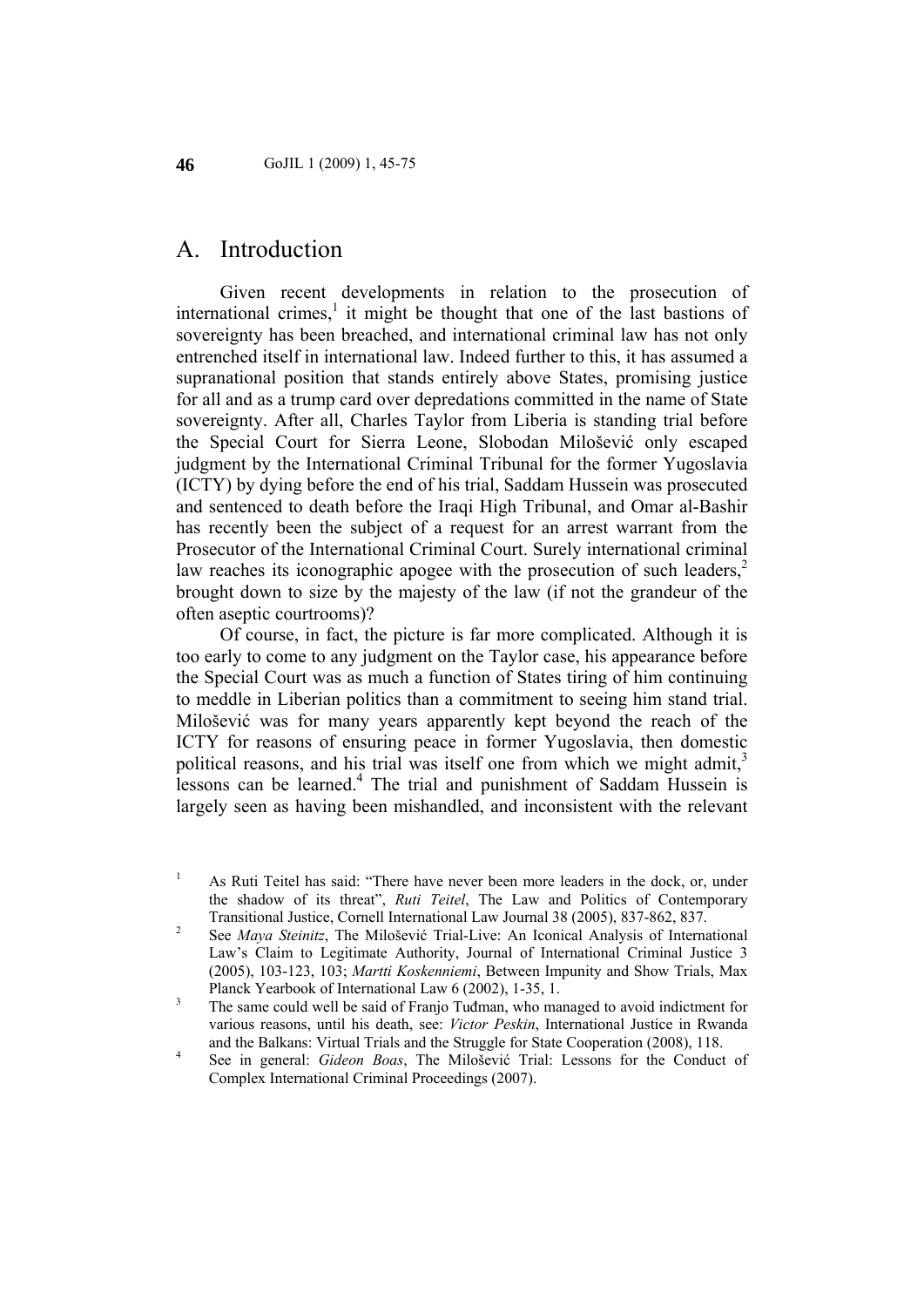human rights norms,<sup>5</sup> and possible proceedings against al-Bashir have led to considerable controversy, with the African Union requesting deferral of the International Criminal Court's (ICC) processes relating to him, and the Security Council finding itself somewhat torn on the matter.<sup>6</sup> As such we must be careful not to present what Georg Schwarzenberger described as the chocolate box version of international law and society.<sup>7</sup> Some of the difficulties are referable to the nature of the international legal order, some of which are referable, on the other hand, to insalubrious forms of politics. It remains the case that the international legal order is torn between two imperatives, what Hedley Bull would have described as the pluralist and the solidarist views,<sup>8</sup> and the difference between an international society and an international community.<sup>9</sup> Nonetheless, some are simply problems of political will, and others are overstated, and the simple fact that it is possible to speak of the problems attending bringing leaders to justice rather than dismissing its possibility is in itself a development from the position soon enough ago that most international criminal lawyers can still remember it.

This piece will seek to explain some of those problems involved in prosecuting leaders (including those of States)<sup>10</sup> and those who, if we agree that we will see it as the general thrust of international criminal law, bear the

- 5 *M. Cherif Bassiouni*, Post Conflict Justice in Iraq: An Appraisal of the Iraq Special Tribunal, Cornell International Law Journal 38 (2005), 327-390. 364; *Michael Scharf*, The Iraqi High Tribunal: A Viable Experiment in International Justice?, Journal of International Criminal Justice 5 (2007), 258-263, 259; *Miranda Sissons & Ari S. Bassin*, Was the Dujail Trial Fair?, Journal of International Criminal Justice 5 (2007), 272-286, 272; *Nehal Bhuta*, Fatal Errors, The Trial and Appeal Judgments in the
- Dujail Case, Journal of International Criminal Justice 6 (2008), 39-65, 39.<br>
See the African Union Communiqué of the 142<sup>nd</sup> Peace and Security Council, 21 July 2008 and SC Res. 1828 (31 July 2008) UN Doc S/PV 5947, alongside the statements attending its adoption. See *infra*. <sup>7</sup>
- *Georg Schwarzenberger*, The Misery and Grandeur of International Law, Current Legal Problems 17 (1964), 184-210, 185-186.
- For modern expositions see *Barry Buzan*, From International to World Society? English School Theory and the Social Structure of Globalisation (2005), 46-62 and *Nicholas Wheeler*, Saving Strangers: Humanitarian Intervention in International Society  $(2000)$ , Chapter 1.
- See *Jason Ralph*, Defending the Society of States: Why the US Opposes the
- International Criminal Court (2007), 13-20.<br>By which this piece means those who are heads of State, heads of government, or other top-ranking officials (including those at such levels in rebel or cognate movements).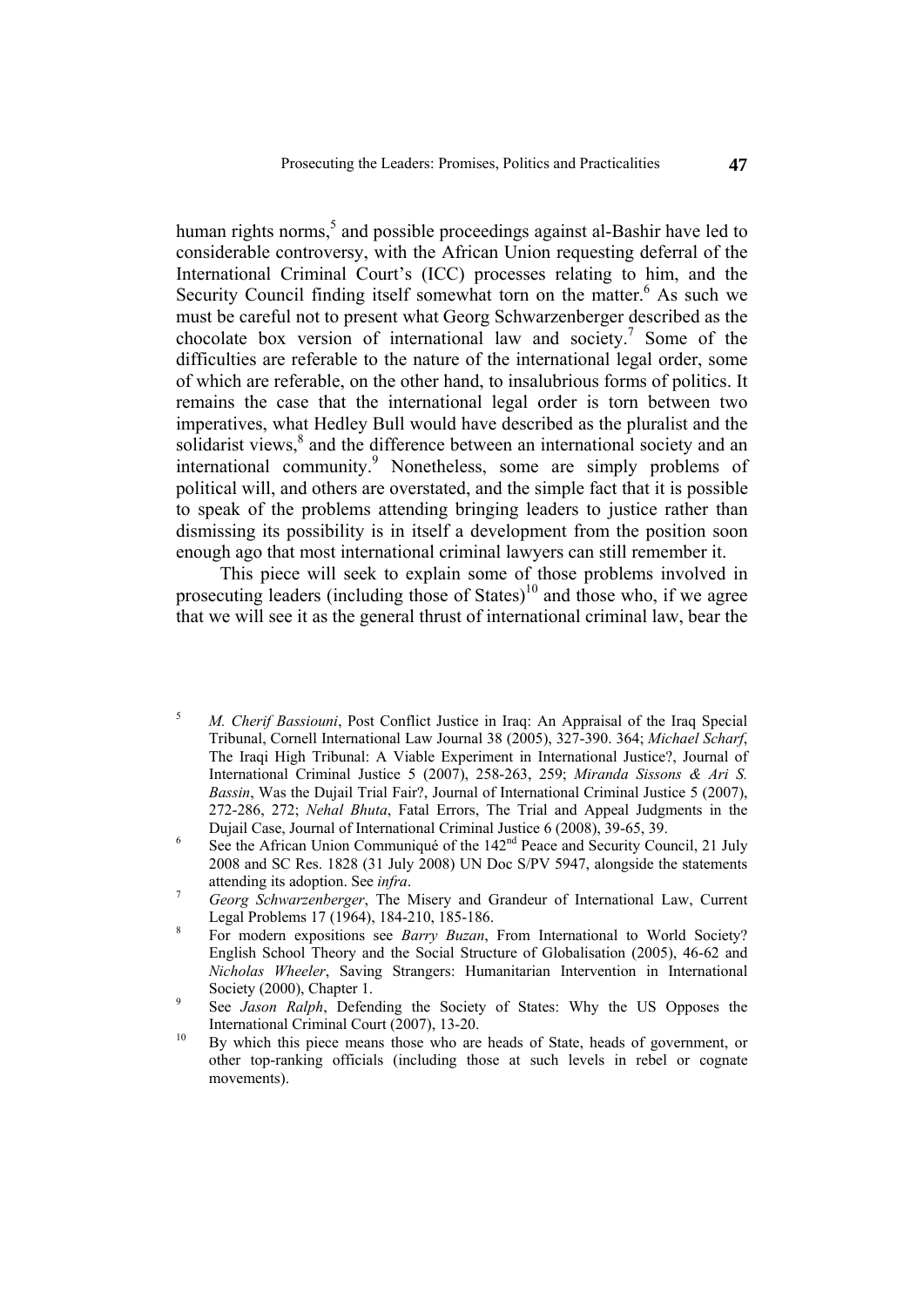greatest responsibility for international crimes, $\frac{11}{11}$  those at the apex of the command structure, in particular, heads of government. In doing so, though, it will do so with an eye to remembering that while international criminal law cannot live up to all its promises, it still keeps at least as many as most leaders do, and they are not the only international criminals deserving of punishment.

# B. International Criminal Law: Is There an Imperative to "Aim High"?

International Criminal law, at least in the  $20<sup>th</sup>$  century, has often looked to prosecute leaders. For example, the 1919 Inter-Allied Commission was empowered to investigate the responsibility of the "authors of the war"<sup>12</sup> Indeed, the commission suggested that high officials, including the Kaiser, be tried for war crimes, *inter alia* on the basis of command responsibility.<sup>13</sup> The two major mid-century international criminal tribunals, which form the basis of modern international criminal law, the Nuremberg and Tokyo International Military Tribunals (IMT), were both created for the prosecution of high-ranking offenders.

The Nuremberg IMT was created to implement the Moscow declaration, which promised "the major criminals whose offences have no particular geographical location and […] will be punished by a joint declaration of the governments of the Allies".<sup>14</sup> Similarly, Article 1 of the Nuremberg IMT Charter stated that "there shall be established an International Military Tribunal (hereinafter called "the Tribunal") for the just and prompt trial and punishment of the major war criminals of the European Axis."15 Although the Tokyo IMT was created pursuant to the Moscow declaration, which, in the relevant parts, merely promised "stern

<sup>&</sup>lt;sup>11</sup> The ICTY has consistently held that abuse of authority is an aggravating factor, see e.g *Prosecutor v. Blaškić ,* Judgment, IT-96-14-A, 29 July 2004, para.727; *Prosecutor* 

*v. Babić*, Judgment, IT-03-72-A, 18 July 2005, para.81.<br><sup>12</sup> The Report of the Commission is reprinted in (1920) 14 American Journal of International Law 95-145.<br>
13 *Id.*, 116-117 and 121.<br>
14 Declaration of Moscow, 1 November 1943, available at http://avalon.law.yale.edu/

wwii/moscow.asp (last visited 8 December 2008).<br><sup>15</sup> 1945 Agreement for the Prosecution and Punishment of the Major War Criminals of the European Axis Power and Charter of the International Military Tribunal, Art. 1, 82 U.N.T.S 279.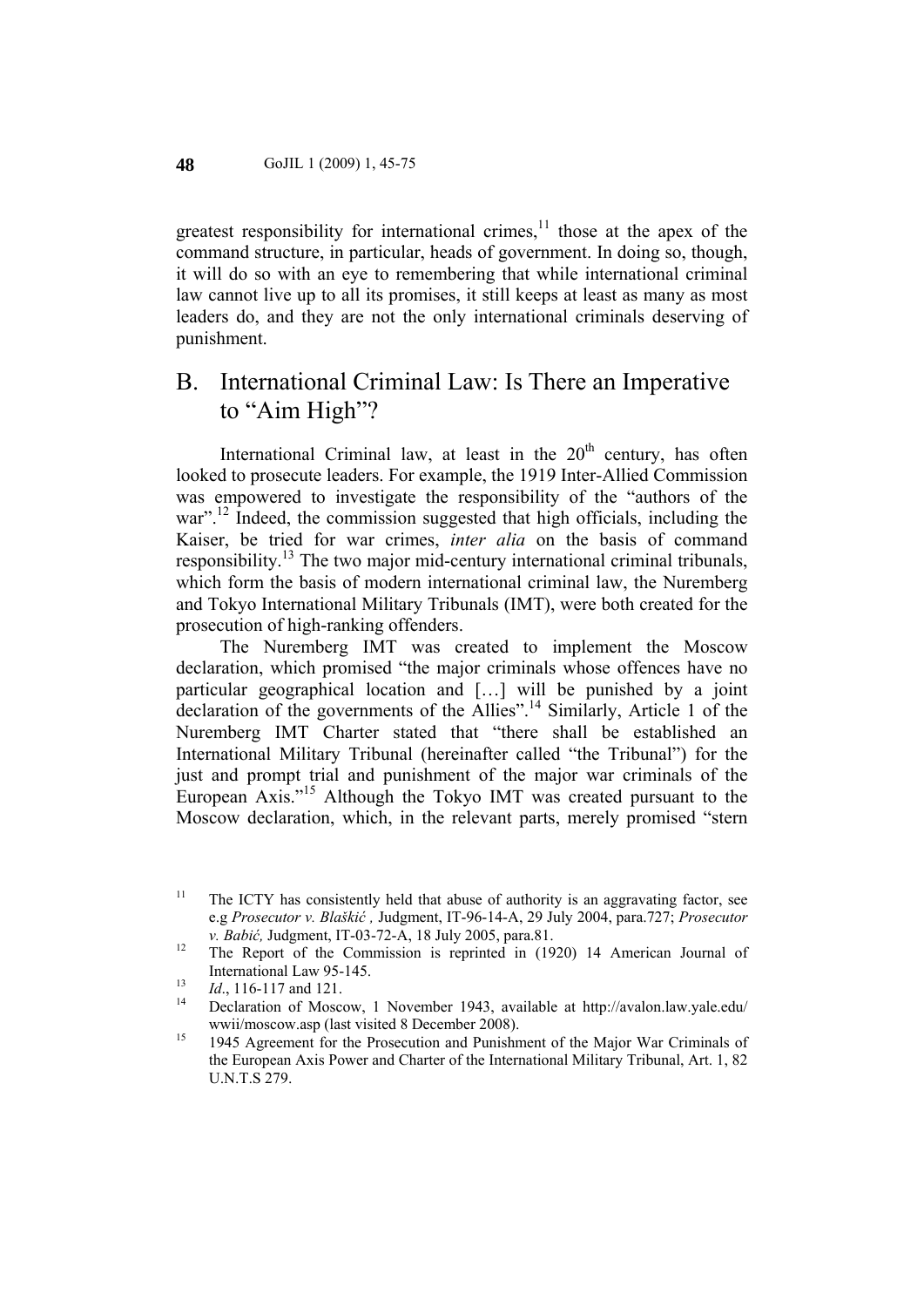justice shall be meted out to war criminals",<sup>16</sup> Article 1 of the Tokyo IMT's Statute reads "[t]he International Military Tribunal for the Far East is hereby established for the just and prompt trial and punishment of the major war criminals in the Far East."<sup>17</sup>

More recently, although there is no gravity threshold for the jurisdiction of the ICTY and ICTR, they have been required by Security Council Resolution 1534 to focus on "the most senior leaders suspected of being most responsible for crimes" in the Tribunal's jurisdiction.<sup>18</sup> This is, however more to do with the fact that the Council wishes them to finish up their business quickly than a principled view of the appropriate role of international prosecutions.<sup>19</sup>

Similar financial and logistical concerns led the Secretary-General, at the insistence of the Security Council, to provide, in the Statute of the Special Court for Sierra Leone Article  $15(1)^{20}$  that "[t]he Prosecutor shall be responsible for the investigation and prosecution of persons who bear the greatest responsibility for serious violations of international humanitarian law [...].<sup>"21</sup> In the *AFRC* Appeal,<sup>22</sup> one defendant, Kanu asserted that this was a jurisdictional requirement, and that the Trial Chamber failed to

- International Criminal Justice 3 (2005) 82-102, 87; *Darryl A. Mundis*, The Judicial Effects of the "Completion Strategies" on the ad hoc International Criminal Tribunals, American Journal of International Law 99 (2005) 142-158, 142; *Larry D. Johnson*, Closing an International Criminal Tribunal While Maintaining International Human Rights Standards and Excluding Impunity, American Journal of International Law 99 (2005) 158-174, 158.<br><sup>19</sup> Equally, the judges had, early in the life of the ICTY, expressed disquiet about the
- low-level perpetrators being indicted. See *Antonio Cassese*, Judge of the International Criminal Tribunal for former Yugoslavia, in: *Timothy L.H. McCormack and Cheryl*
- *Saunders* (eds), Sir Ninian Stephen: A Tribute (2007) 192.<br><sup>20</sup> Available at Official web-site of the Special Court for Sierra Leone: http://www.sc-
- sl.org/Documents/scsl-statute.html (last visited 8 December 2008). 21 There is a similar requirement in the Cambodian mixed chambers, see Law on the Establishment of Extraordinary Chambers in the Courts of Cambodia for the Prosecution of Crimes Committed During the Period of Democratic Kampuchea, Art. 1, available at http://www.eccc.gov.kh/english/cabinet/law/4/KR\_Law\_as\_amended\_ 27\_Oct\_2004\_Eng.pdf (last visited 8 December 2008): <sup>22</sup>*Prosecutor v. Brima, Kamara and Kanu*, Judgment, SCSL-04-16-A, 3 March 2008
- (AFRC Appeal).

<sup>16</sup> Potsdam Declaration, reprinted in *Neil Boister & Robert Cryer* (eds), Documents on the Tokyo International Military Tribunal: Charter, Indictment and Judgments (2008) 1, 1-2. 17 Tokyo IMT Charter, reprinted in *id.,* 7, 7. 18 *Dominic Raab*, Evaluating the ICTY and Its Completion Strategy, Journal of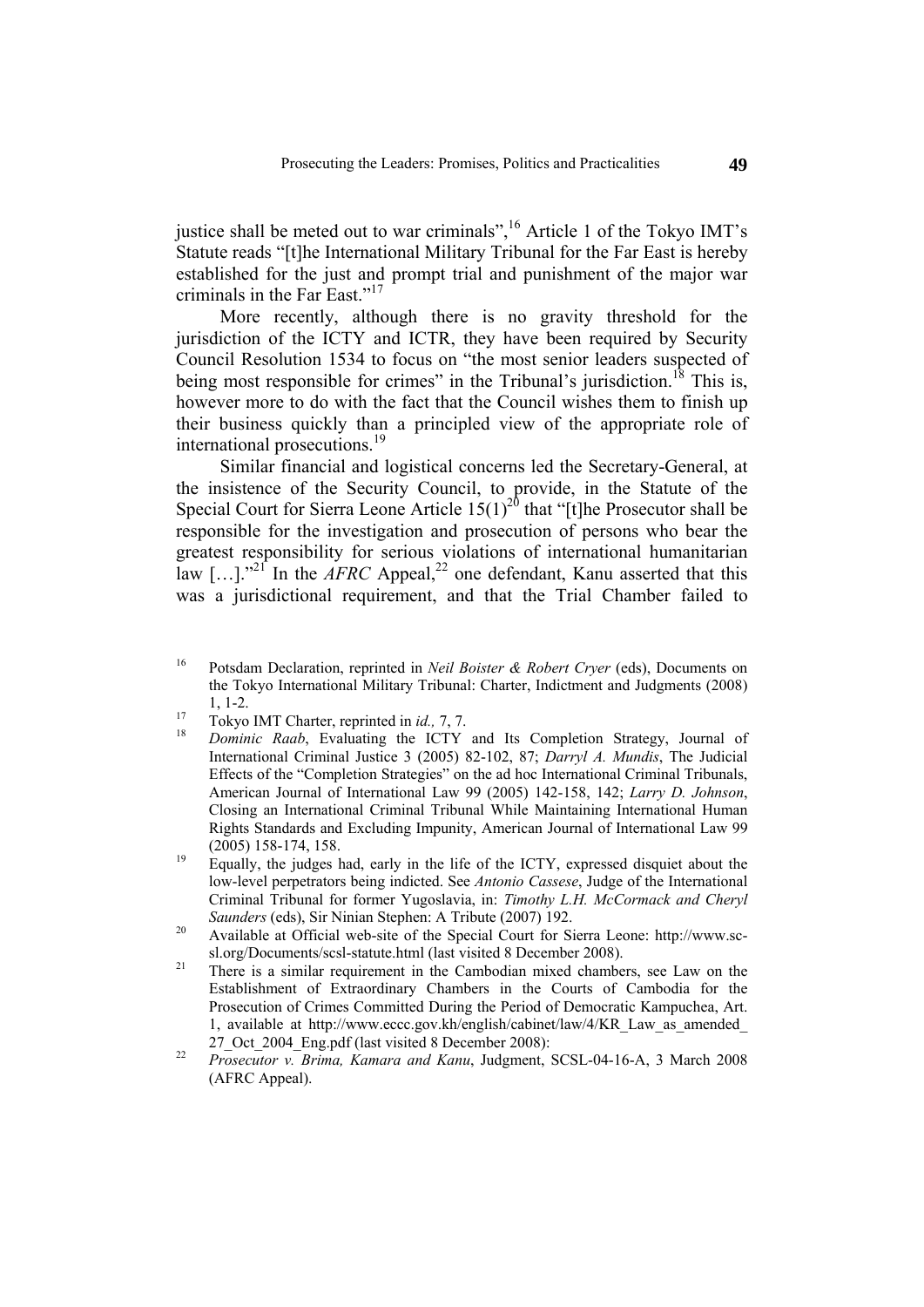establish that he did bear the greatest responsibility before convicting him.<sup>23</sup> The Appeals Chamber was firm with any such suggestion, stating that

The only workable interpretation of Article 1(1) is that it guides the Prosecutor in his exercise of prosecutorial discretion. That discretion must be exercised in good faith, on the basis of sound professional judgment…it would also be unreasonable and unworkable to suggest that is to be exercised by the Trial Chamber or Appeals Chamber when the at the end of the trial [...] it would be inconceivable that after a long and expensive trial the Trial Chamber could conclude that although the commission of serious crimes has been established beyond reasonable doubt against the accused the indictment ought to be struck out on the ground that it has not been proved that the accused was not one of those who bore the greatest responsibility […] Kanu's interpretation of Article 1 is a desperate attempt to avoid responsibility for crimes for which he had been found guilty [...][and is][...] therefore without any merit $^{24}$ 

Hence, the requirement that the Prosecutor focus on those who are leaders (and thus bear the greatest responsibility) is a guide, not a jurisdictional requirement, as international criminal law cannot provide for acquittals on the basis of relative culpability in the manner which has been suggested. This seems a sensible middle path to draw. As will be returned to later, leaders are not the only people who deserve punishment.

A similar path has been taken in relation to the ICC. The Prosecutor of the ICC has himself said that his focus is not on the "small fry", but on those that bear greatest responsibility for international crimes, and that he will not be concerning himself with lower-level offenders unless perhaps they have committed particularly egregious crimes.<sup>25</sup> This is consistent with the fact

<sup>23</sup> *Id.*, paras 272-4 The Trial Chamber's discussion is *Prosecutor* v. *Brima, Kamara and Kanu*, Judgment, SCSL-04-16-T, 20 June 2007 paras 640-659.<br>
<sup>24</sup> *AFRC* Appeal, paras 282-285.<br>
Paper on some policy issues before the Office of the Prosecutor, September 2003,

available at http://www.icc-cpi.int/library/organs/otp/030905\_Policy\_Paper.pdf 7 (last visited 8 December 2008).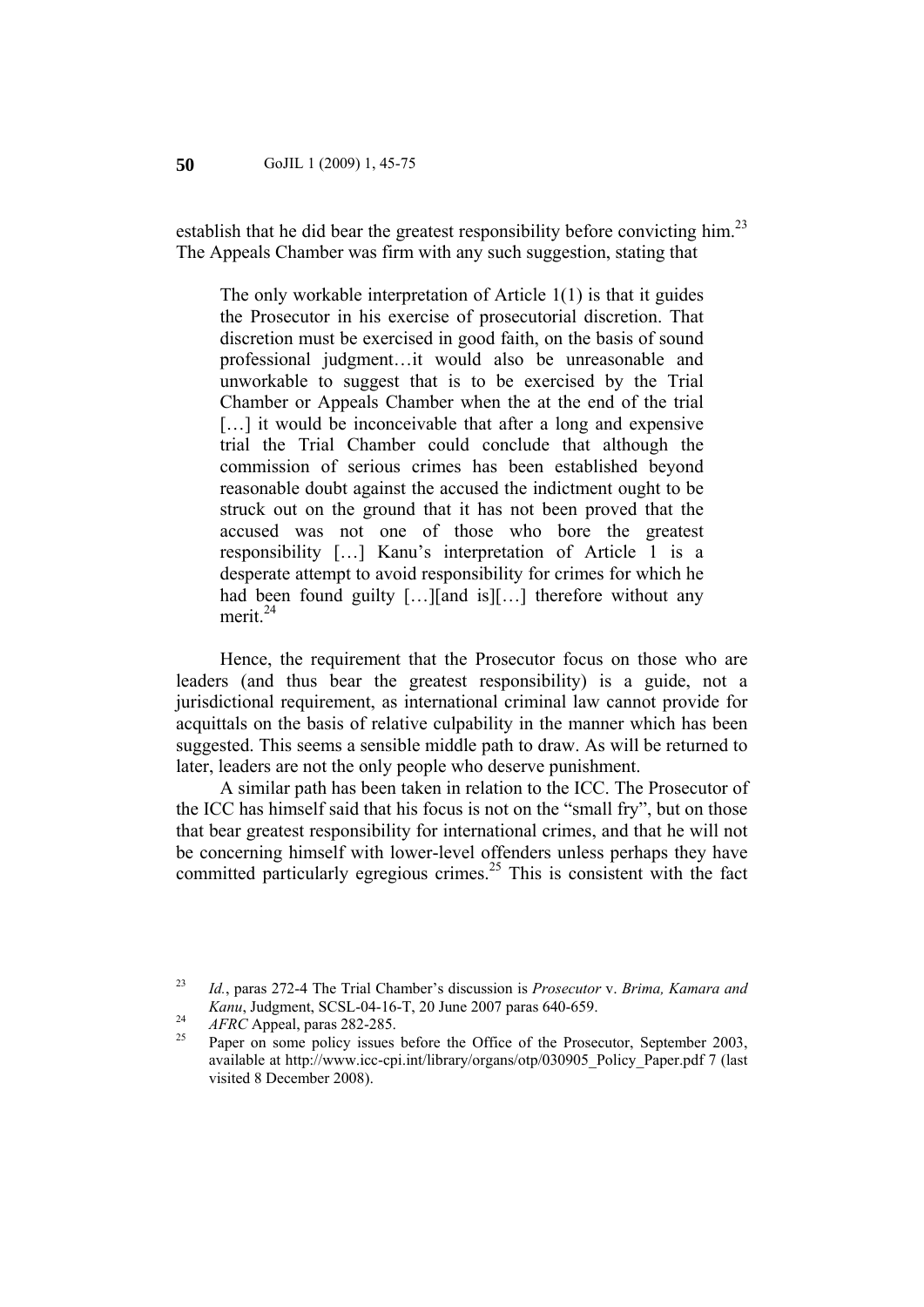that the preamble of the Rome Statute of the International Criminal Court<sup>26</sup> which states that the Court is for the most serious crimes of concern to the international community of States as a whole, and Article 17(1)(d) of the Statute provides for the inadmissibility of the case when it is not sufficiently grave to justify the use of the Court.<sup>27</sup> This was thought by a Pre-Trial Chamber of the ICC to opine that the gravity test needed to be applied against the background of the fact that it applies within the, already serious, class of international crimes over which the ICC has jurisdiction, and therefore a relevant criterion for the gravity determination was whether or not the defendant bore the greatest responsibility, and was therefore (in practice) was in a senior leadership role.<sup>28</sup> This was, in part, on the basis of the assumed deterrent value of focusing on such leaders:

In the Chamber's opinion, only by concentrating on this type of individual can the deterrent effects of the activities of the Court be maximised because other senior leaders in similar circumstances will know that solely by doing what they can to prevent the systematic or large-scale commission of crimes within the jurisdiction of the Court can they be sure that they will not be prosecuted by the Court.<sup>29</sup>

As such, the Trial Chamber sought to make the Prosecutor's (nonbinding) policy of going for leaders a binding requirement upon him.<sup>30</sup>

<sup>&</sup>lt;sup>26</sup> Rome Statute of the International Criminal Court, UN Doc. A/CONF. 183/9 (Rome Statute, Statute). 27 See generally *John T. Holmes*, Complementarity: National Courts *versus* the ICC, in:

*Antonio Cassese, Paula Gaeta and John R.W.D. Jones* (eds) The Rome Statute of the International Criminal Court: A Commentary (2002), 667. For discussion (and critique) of the early practice of the ICC on point, see *Kevin Jon Heller*, Situational Gravity Under the Rome Statute, in: *Carsten Stahn and Larissa van den Herik* (eds),

Future Directions in International Criminal Justice (2009) (forthcoming). 28 *Situation in the Democratic Republic of Congo*, Decision on The Prosecutor's Application for Warrants Of Arrest, Article 58, ICC-01/04-196, 10 February 2006,

paras 52-55.<br><sup>29</sup> *Id.*, para.55.<br><sup>30</sup> *Id.*, para.63. It was on the basis that Bosco Ntaganda was not senior enough that the Pre-Trial Chamber to refuse an arrest warrant, on the basis that the gravity threshold was not reached, *id.*, para.89. Some support for such a position can be found in: *David M. Crane*, White Man's Justice: Applying International Criminal Justice After Regional Third World Conflicts, Cardozo Law Review 27 (2005-2006), 1683-1688, 1683- 1684.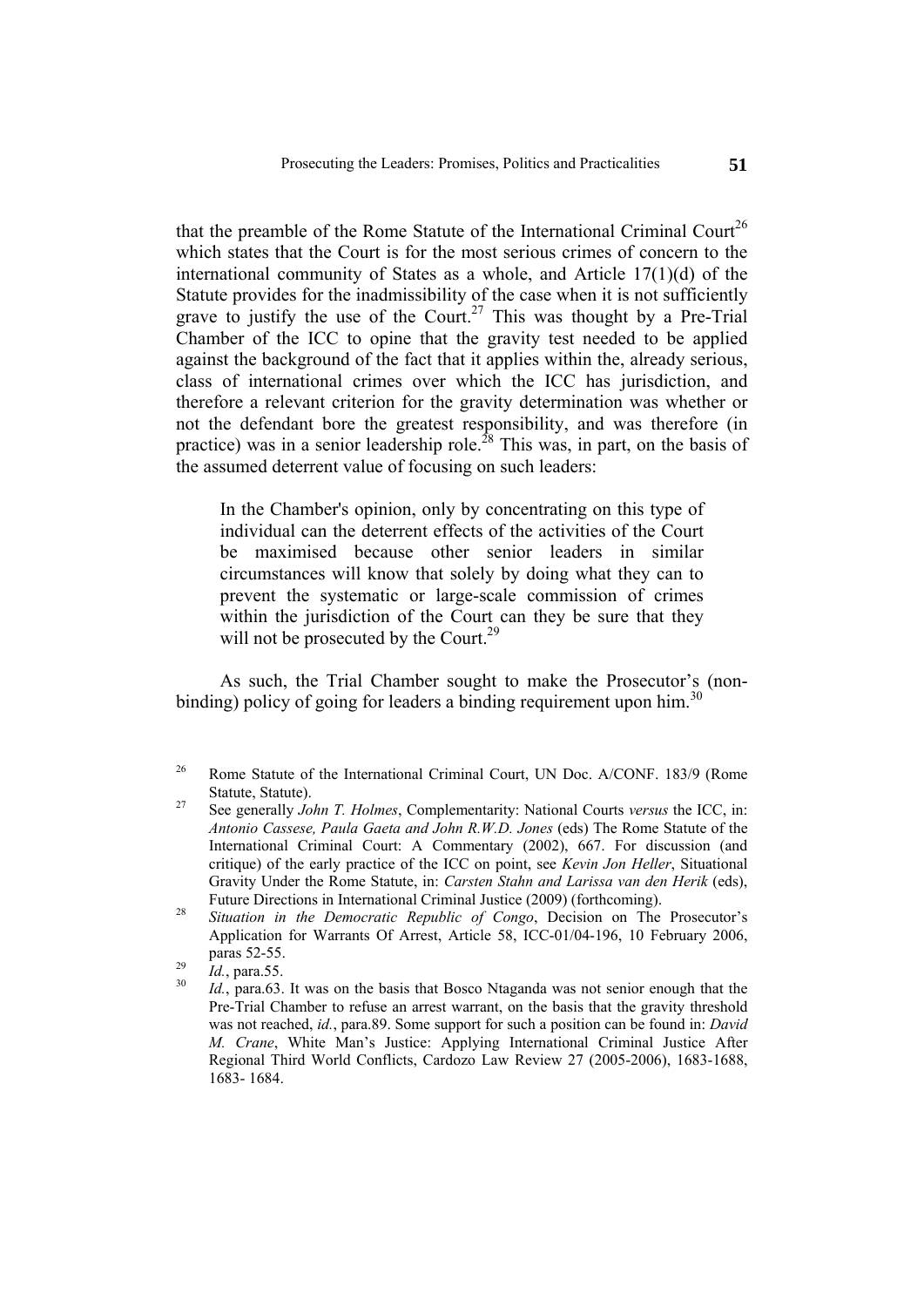#### GoJIL 1 (2009) 1, 45-75 **52**

This result, and the type of reasoning leading to it, found stern response from the Appeals Chamber. To begin, they determined that it was not for the Pre-Trial Chamber to determine admissibility unless there are specific reasons for doing so. $31$  The additional grounds of gravity created by the Pre-Trial Chamber, however, were the subject of very severe criticism from the Appeal Chamber, probably their greatest ire was directed at the requirement of seniority the Pre-Trial Chamber introduced. Not least they questioned the idea that deterrence ideas led to the requirement that the gravity threshold excluded all others than the most senior leaders:

It may indeed have a deterrent effect if high-ranking leaders who are suspected of being responsible for having committed crimes within the jurisdiction of the Court are brought before the International Criminal Court. But that the deterrent effect is highest if all other categories of perpetrators *cannot* be brought before the Court is difficult to understand. It seems more logical to assume that the deterrent effect of the Court is highest if no category of perpetrators is *per se* excluded from potentially being brought before the Court […] The imposition of rigid standards primarily based on top seniority may result in neither retribution nor prevention being achieved […] The predictable exclusion of many perpetrators on the grounds proposed by the Pre-Trial Chamber could severely hamper the preventive, or deterrent, role of the Court which is a cornerstone of the creation of the International Criminal Court, by announcing that any perpetrators other than those at the very top are automatically excluded from the exercise of jurisdiction by the Court.<sup>32</sup>

As the Appeals Chamber also noted, provisions such as Article 33 of the Rome Statute (which provides for a limited defence of superior orders), and Article 27, which provides that the Statute "shall apply equally to all

 $31$  The examples of situations in which this might be appropriate were "instances where a case is based on the established jurisprudence of the Court, uncontested facts that render a case clearly inadmissible or an ostensible cause impelling the exercise of proprio motu review" *Situation in the Democratic Republic of Congo*, Judgment on the Prosecutor's Appeal Against the Decision of Pre-Trial Chamber I Entitled Decision on The Prosecutor's Application for Warrants Of Arrest Article 58, ICC 01/04-169-US-Exp, 13 July 2006, para.52. 32 *Id.*, paras 73-5.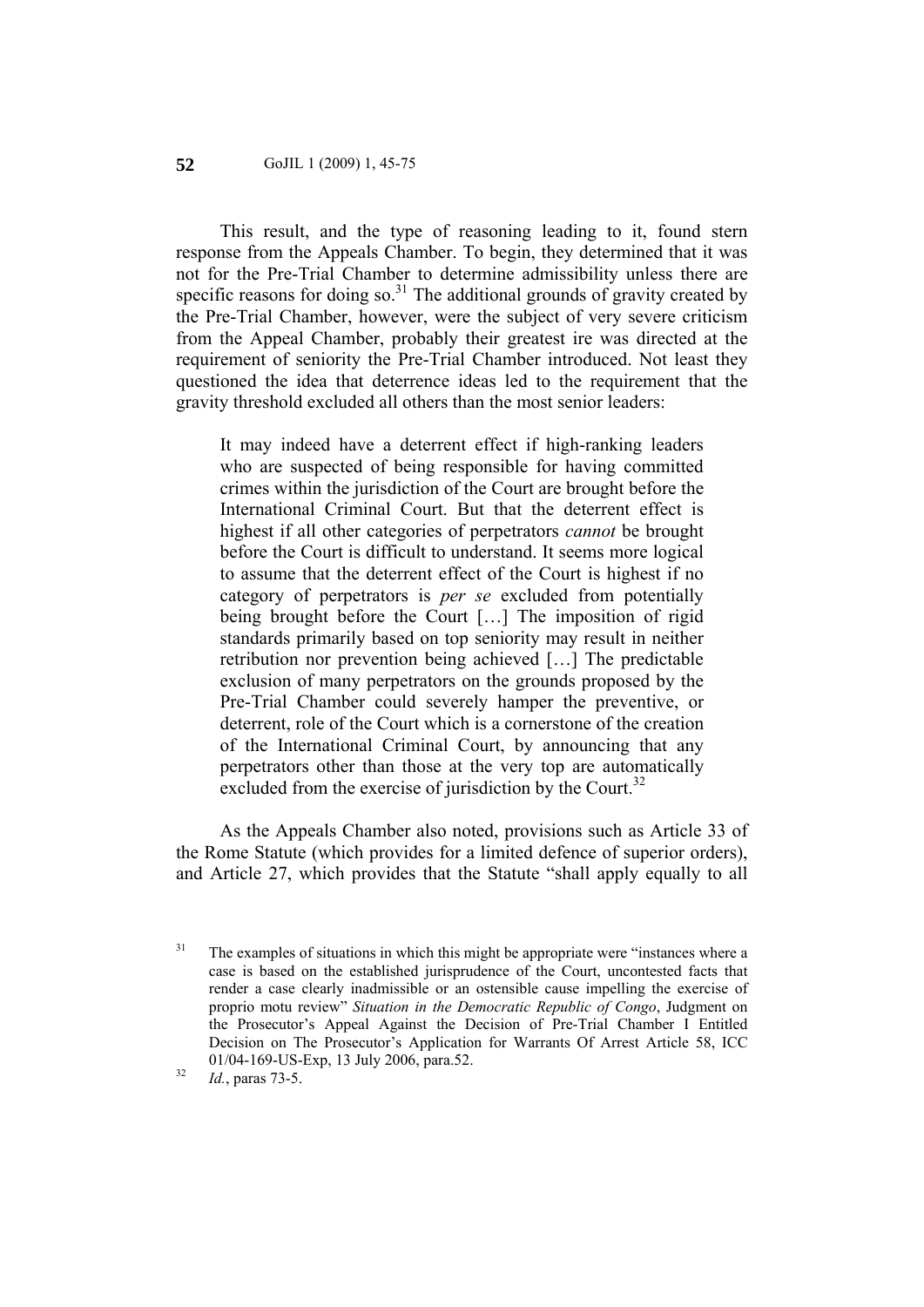persons without any distinction based on official capacity" imply that the drafters of the Rome Statute did not consider that only the most senior leaders may appear before the Court.<sup>33</sup> As they concluded:

[T]he preamble to the Rome Statute mentions "most serious crimes" but not "most serious perpetrators". The preamble to the Statute in paragraphs five and six respectively states "perpetrators" and "those responsible for international crimes". The reference in paragraph five of the Preamble to "perpetrators" is not prefixed by the delineation "most serious" or "most responsible". Such language does not appear elsewhere in the Statute in relation to the category of perpetrators. Had the drafters of the Statute intended to limit its application to only the most senior leaders of being most responsible they could have done so expressly.34

This seems correct, there are reasons that lower level offenders need punishment. The first of these is quite simple, people at the local, ground, level often see leaders as far away, and want to see the people who turned them from their homes, killed their families, and abused them, prosecuted rather than walking around their home towns. Any reconciliative function that international criminal law can have can be undermined when people are expected to reconcile with their neighbours and erstwhile persecutors on the basis of a trial of someone who sat in the capital.<sup>35</sup> It must be remembered that reconciliation is an individual process at least as much as a societal one.<sup>36</sup> Next is the problem, for many perpetrators, even those of a fairly high level, who are part of a bureaucratic system dedicated to the commission of international crimes, but who are, in Hannah Arendt's memorable phrase about Adolf Eichmann, although evildoers, "banal" evildoers,  $37$  who allow themselves to become unthinking cogs in a machine. At least part of the answer to this is that it is important to recapitulate that allowing that to

<sup>33</sup>*Id.*, para 78. <sup>34</sup>*Id.,* para 79. 35 As *Catherine MacKinnon* has said "to every woman who is raped, the fish who did it is plenty big", *Catherine MacKinnon*, The ICTR's Legacy on Sexual Violence, New England Journal of International and Comparative Law 14 (2008), 101-110, 106. 36 See, in part, *Arne J Vetlesen*, Evil and Human Agency, Understanding Collective

Evildoing (2005), 272-281. 37 *Hannah Arendt*, Eichmann in Jerusalem, A Report on the Banality of Evil (1994).

Although see *Jacob Robinson*, And the Crooked Shall be Made Straight (1965).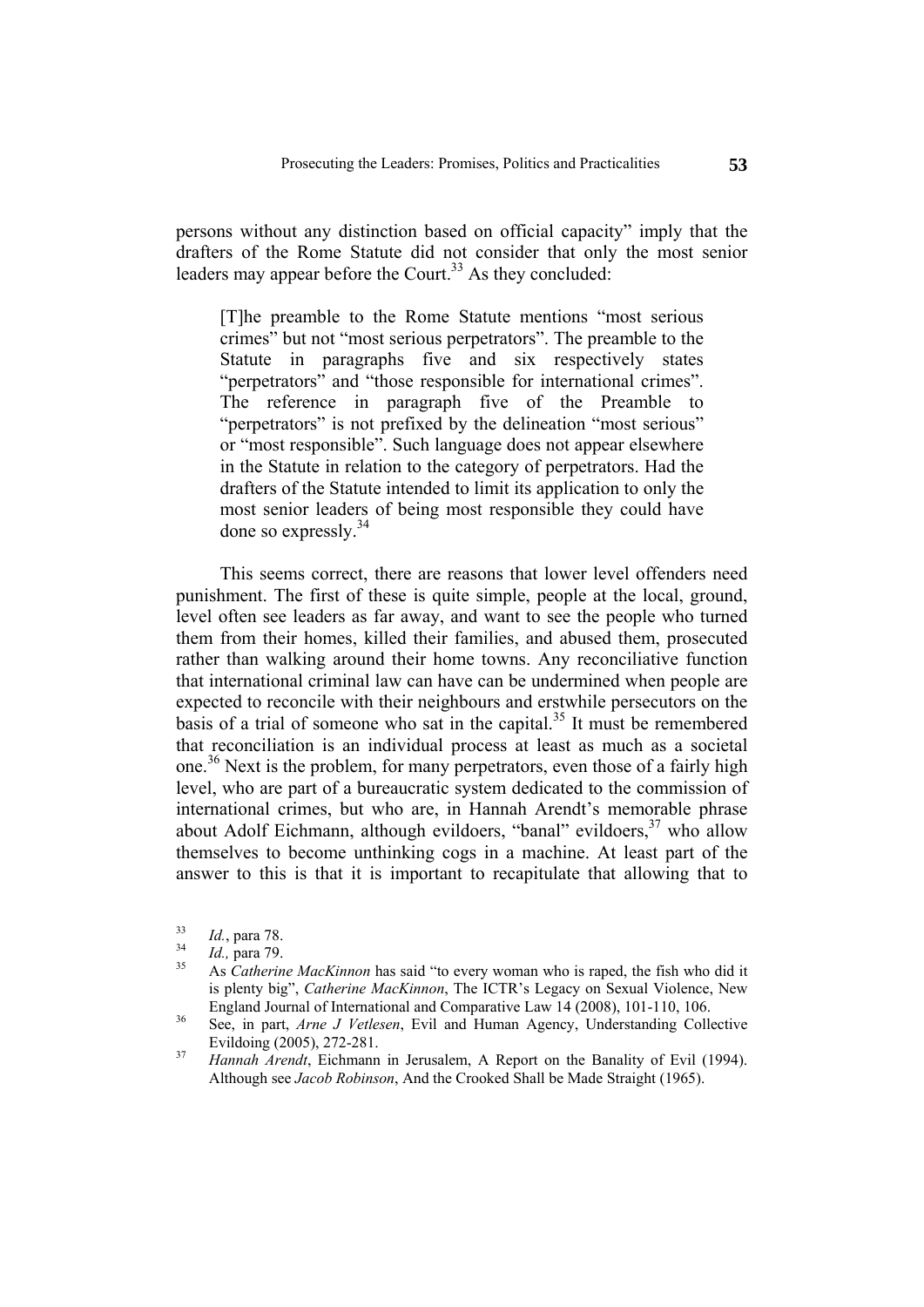occur is, in itself, considerable wrongdoing. The message ought to be brought home, in part through the expressive function of punishment, that such persons are responsible for that wrongdoing, as has been said by Alain Finkielkraut<sup>38</sup> and Arne Vetlesen,<sup>39</sup> amongst others. This point retains its vitality, in spite of the fact that Arendt was probably wrong in relation to Eichmann himself, who was not the banal, unreflective bureaucrat he was portrayed as by his defence team.<sup>40</sup>

Nonetheless, debate often concentrates on why it is important to prosecute those most responsible, (i.e. those at the highest levels). As was common ground between the Pre-Trial and Appeals Chamber, those at the highest level are in the best place to prevent large scale crimes. In addition, there are important didactic aspects of trying those at the highest level, in particular to demonstrate that no-one is above the law, a point which is a fundamental tenet of the rule of law. $41$ 

If it is a legitimate aim of international trials to tell the story of the conflict, $42$  then trials of those at the highest level are most likely to be able to do so whilst remaining sufficiently linked to the culpability of the particular defendant before the court. This is important, as it is inappropriate, not least as it is (usually) prejudicial to the accused to stray beyond the facts relevant to the charges in the indictment. To do so is also perilous from the point of view of ensuring an expeditious trial for the defendant, $43$  and risks imposing on a defendant the burden of dealing with issues that do not bear on their personal culpability, or, if not, attempting to write on broader aspects of the relevant conflict without the benefit of argument on both sides. Also on a pragmatic level, one argument for prosecution of those at the highest level of authority is an incapacitative one, in other words that such people are most likely to instigate renewed conflict, and as such are best removed from public life. Although this is a deeply

<sup>38</sup> *Alain Finkielkraut*, (Roxanne Lapidus trans.), Remembering in Vain: The Klaus Barbie Trial and Crimes Against Humanity (1992).<br> *supra* note 36, *Vetlesen*, Chapter 5.<br> *d.*, Chapter 2,<br>
See e.g. the allusion to this in *Crane*, note 30, 1683.<br> *Allace to the Siel*, Mass Atrocity, Collective Memory

although see *José Alvarez*, Rush to Closure: Lessons of the Tadić Judgment, Michigan Law Review 96 (1998) 2031-2112, 2044; *José Alvarez*, Lessons from the Akayesu Judgment, International Law Students' Association Journal of International and

Comparative Law 5 (1998-1999) 359-370, 359. 43 A right protected, *inter alia* by Art. 14 (3)(c) of the International Covenant on Civil and Political Rights, 16 December 1966, 999 U.N.T.S., 171, 177.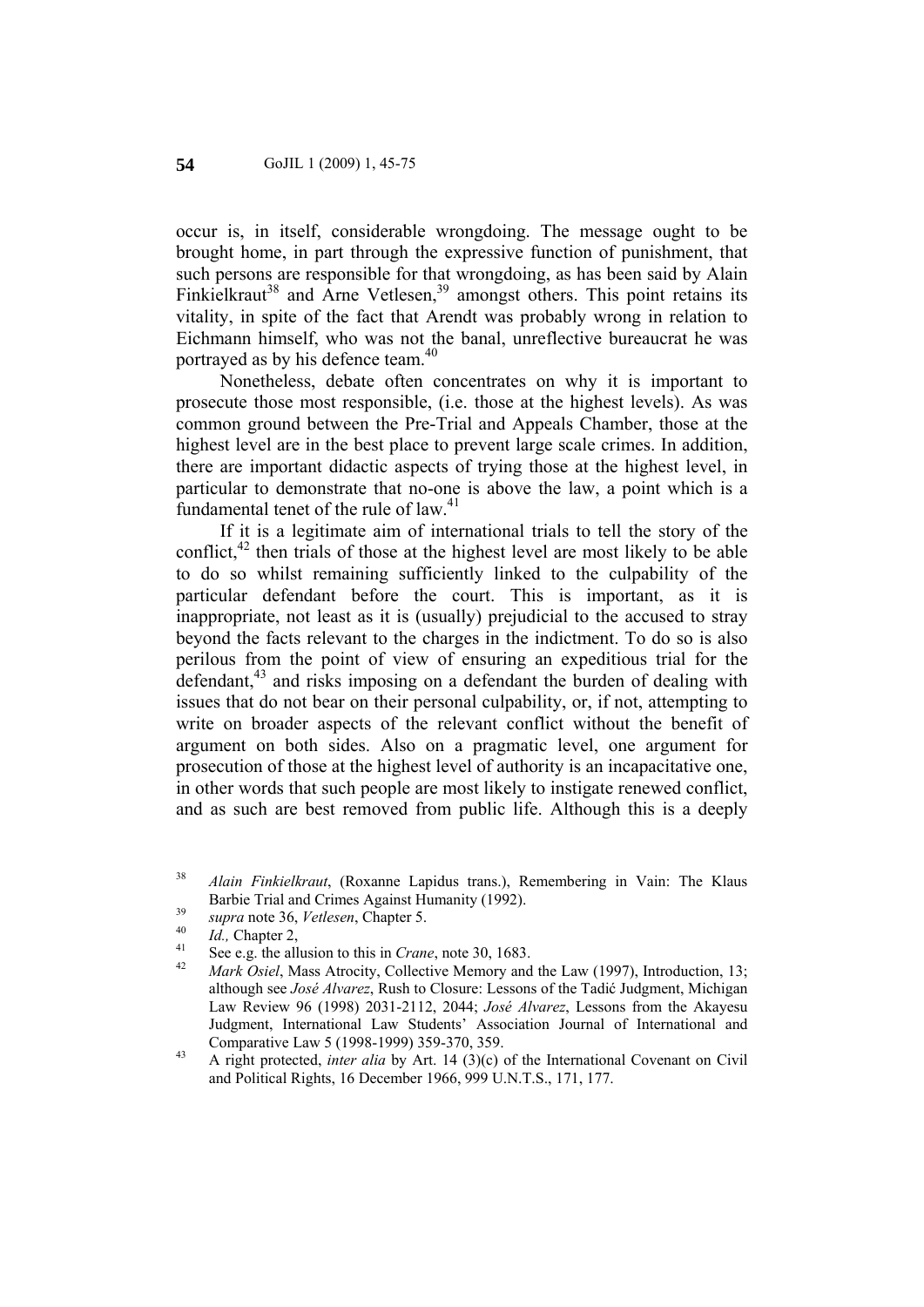controversial justification of punishment, $44$  it is one that has some pedigree in international criminal law, if not always its practice.<sup>45</sup>

There is also the matter of the paradox that a person who kills one person is more likely to be prosecuted than one who has killed thousands, <sup>46</sup> which threatens to undermine some of the other aims of international criminal justice. The fact that prosecutions (frequently in democracies, it must be said) of low ranking officials rather than the devisers of policies that lead to international crimes, have led to critiques of the legitimacy of such prosecutions which, whilst they do not undermine the legality of such trials, do have some effect on their legitimacy.47 Hence, although there are questions about precisely how well prosecutions can fulfil all the aims they are said to have,  $48$  there is much to be said for those aims, and as such, it is at least as important to prosecute leaders as it is to prosecute others, in spite of the difficulties that attend such prosecutions.

International criminal law, as can be seen, has to take account of the countervailing imperatives that show the necessity of prosecuting those at all levels of responsibility, whilst also encouraging the prosecution of those at the apex of responsibility. The modern International (and internationalised) Criminal Tribunals have dealt with the matter sensibly, noting the imperative of prosecuting those at the highest level possible, whilst ensuring that this does not become a legal requirement that would imply that those who are not at that level do not bear any responsibility. That said, let us move on to the specific difficulties that attend the

<sup>&</sup>lt;sup>44</sup> It is even more controversial when the person has not been proved to have committed any such crime, such as those in Guantánamo Bay, see e.g. *Diane Marie Amann*,

Guantánamo, Columbia Journal of Transnational Law 42 (2003) 263-348, 263.<br><sup>45</sup> For an early assertion of this view at the Tokyo IMT see the Separate Opinion of the Member from the Netherlands, reprinted in *Neil Boister & Robert Cryer* (eds), *supra*  note 16, 701  $\frac{46}{100}$  The paradox is referred to, with regard to the gallows humour that it has engendered in

conflict situations, in *Geoffrey Robertson*, Crimes Against Humanity: The Search for Global Justice, 3<sup>rd</sup> ed. (2006), 372.

 $\frac{47}{47}$  For a forceful discussion of the responsibility of high-ranking members of the Bush administration, and a critique of the limitation of prosecutions to low ranking perpetrators, see e.g. *Jordan J. Paust*, Beyond The Law: The Bush Administration's Unlawful Responses to the War on Terror (2007). This type of critique is one with considerable historical pedigree. For one classic of the genre see *Telford Taylor*,

Nuremberg and Vietnam: An American Tragedy (1970). 48 See generally *Robert Cryer, Håkan Friman, Darryl Robinson & Elizabeth Wilmshurst*, An Introduction to International Criminal Law and Procedure (2007), Chapter 2.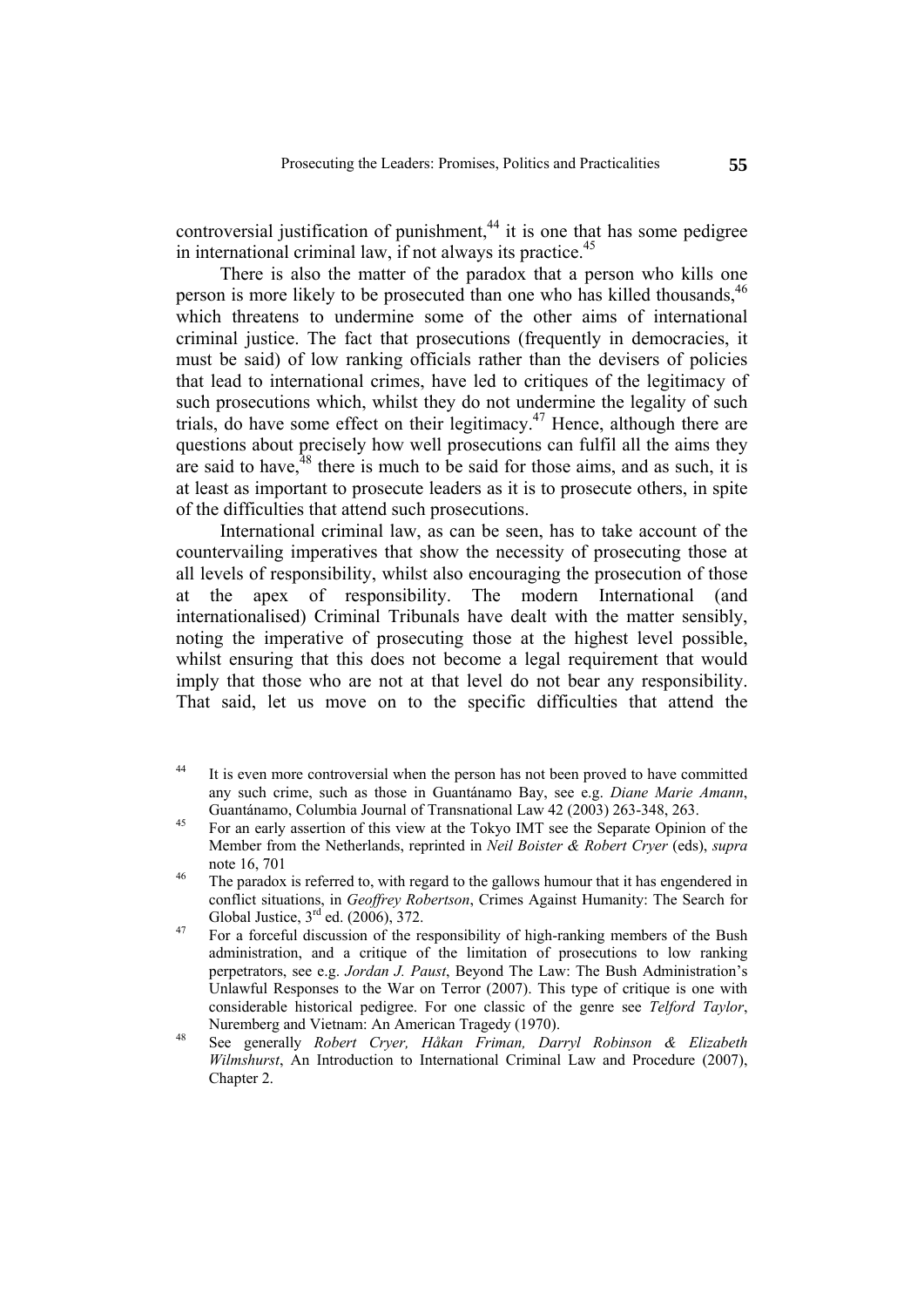prosecutions of those at the highest level, and begin with the specific criminal law problems that have to be dealt with when international criminal law engages with such persons.

## C. Bringing Leaders to Justice: The Legal Problems

There are a number of legal difficulties with prosecuting leaders; some relate to the criminal law aspects of international criminal law, in particular the principles of liability that are used to link leaders to the physical perpetration of crimes. Others can be found in more general aspects of international law, such as the difficulties of ensuring co-operation in an international legal system that is not especially conducive to ensuring such co-operation, and the immunities that attach to high-level government officials. Let us begin with the former.

#### I. Principles of Liability

Criminal law is, understandably, focussed primarily on the physical perpetrator of offences, such as the person who pulls the trigger, otherwise administers the fatal blow, or sells drugs to users. However, as William Schabas has noted, international criminal law tends to have a greater focus on those who are not direct perpetrators in this manner, but those who lead, order or permit offences from on high.49 However, this is by no means a simple matter: for the most part, leaders are far away from the actual offences, and pursuant to policies of plausible deniability tend not to write their orders down, but let others know their wishes in less permanent manners. Nazi Germany and (at times) Saddam Hussein's Ba'ath regime were exceptions in this regard. Most leaders do not seek to sully themselves with either direct perpetration of crimes, or evidence of their ordering of such offences. For similar reasons, they also are often careful not to provide clear evidence of their acquiescence in them (or ensure that any such

<sup>49</sup> *William A. Schabas*, Enforcing International Humanitarian Law: Prosecuting the Accomplices, International Review of the Red Cross 842 (2001), 439-458, 440. Although in certain civil law systems, the *Hintermann* idea is used to consider the director of offences committed by others to be perpetrators: *Claus Kreß*, Claus Roxin's Lehre von der Organisationsherrschaft und das Völkerstrafrecht, in: Goltdammer's Archiv für Strafrecht (2006) 304. The recent development of coperpetration in the ICC appears to reflect something of this, see: *e.g. Thomas Weigend*, Intent, Mistake of Law, and Co-perpetration in the *Lubanga* Decision on Confirmation of Charges, Journal of International Criminal Justice 6 (2008), 471-487.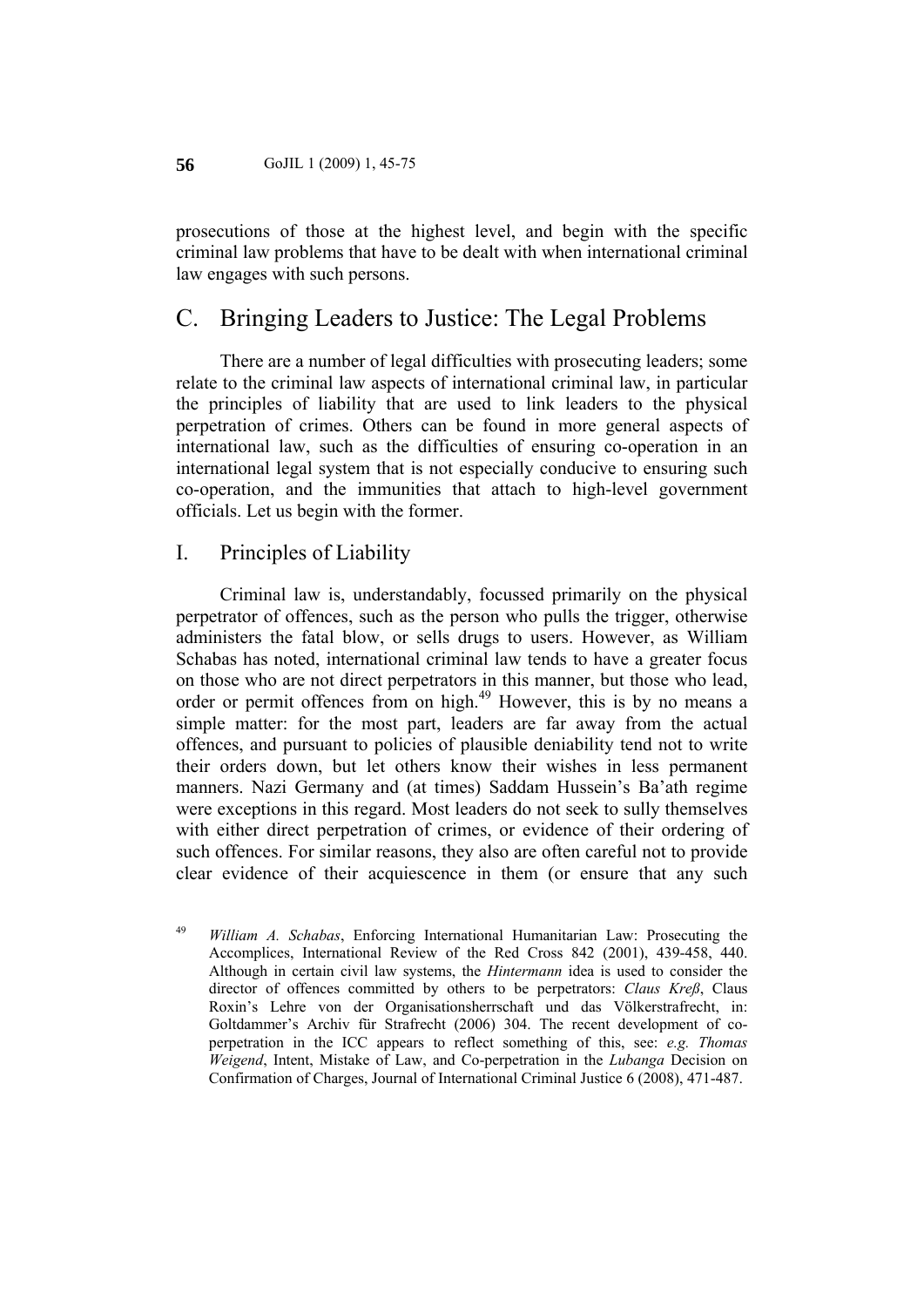evidence is destroyed before it can be brought to the attention of international prosecutors).<sup>50</sup> High level international criminals are rarely stupid, naïve or unintelligent: demagogues without intellect do not frequently last long enough for liability to attach to them, those that last longer are usually perfectly aware of the mechanisms by which they may plausibly deny international crimes.

Therefore for the vast majority of cases against high level perpetrators, as the Prosecution found in the *Milošević* case, a considerable evidential hurdle has to be overcome to link those in lofty positions to the offences committed on the ground. This issue was precisely what split the Majority and Judge Pal (and, on occasion, Judge Röling) at the Tokyo  $IMT<sup>51</sup>$  As a result of this difficulty, two doctrines have been developed that seek, in addition to reflecting the way in which collective action crimes, which many if not most international crimes are, tend to be committed: Command (Superior) Responsibility and Joint Criminal Enterprise.<sup>52</sup> Neither is uncontroversial.

#### II. Command Responsibility

Command responsibility is the liability that attaches to those in a position to prevent or punish international crimes committed by their subordinates. It applies to both civilian and military superiors.  $53$  It is reasonably well explained for present purposes by Article 7(3) of the International Criminal Tribunal for the former Yugoslavia (ICTY) Statute.

<sup>50</sup> This includes witness evidence, as the killing of possible witnesses, including perpetrator-witnesses has not proved uncommon. 51 See *Neil Boister* & *Robert Cryer*, The Tokyo International Military Tribunal: A

Reappraisal, (2008) Chapters 7-8. 52 The literature on both is huge, for a sample see: *Albin Eser*, Individual Criminal

Responsibility, in: *Antonio Cassese et al.* (eds), Commentary on The Rome Statute of the International Criminal Court (2002), 767; *Mark Osiel*, The Banality of Good: Aligning Incentives Against Mass Atrocity (The Banality of Good), Columbia Law Review, 105 (2005), 1751-1862; *Elies van Sliedregt*, The Criminal Responsibility of Individuals for Violations of International Humanitarian Law (2003); *Wiliam. H. Parks*, Command Responsibility for War Crimes, Military Law Review 62 (1973), 1- 104; *Mirjan Damaška*, The Shadow Side of Command Responsibility, American Journal of Comparative Law 49 (2001), 455-496.<br><sup>53</sup> See: Tokyo IMT Judgment, 48, 442-7; *US v. Karl Brandt et al. (The Doctors' Trial*)

IV LRTWC 91-3. Keep the two originals, but add *The Prosecutor v. Ignace Bagilishema* (Appeal Judgement: Reasons), ICTR-95-1A-A, International Criminal Tribunal for Rwanda (ICTR), 3 July 2002, para.52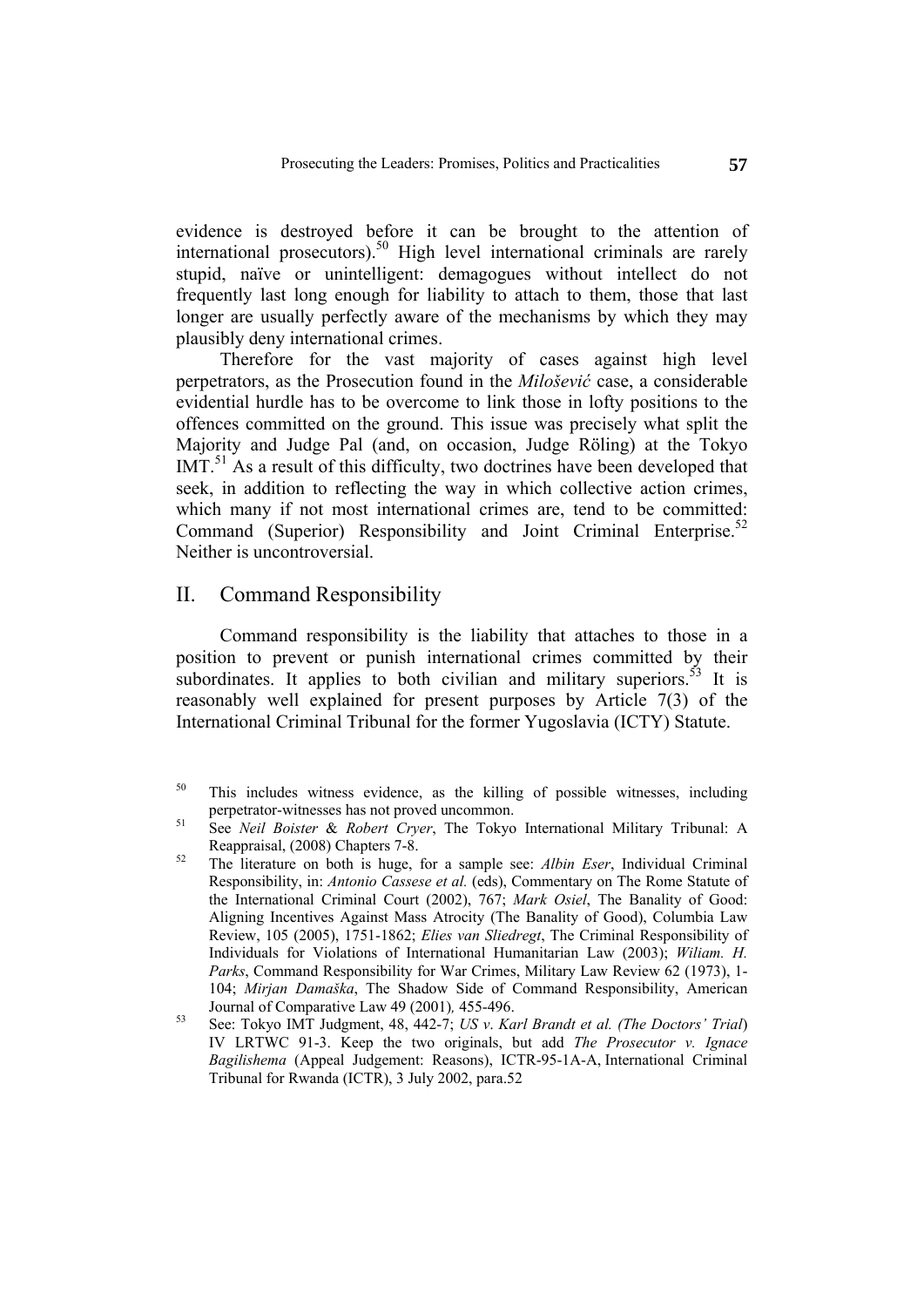The fact that [crimes were] committed by a subordinate does not relieve his superior of criminal responsibility if he knew or had reason to know that the subordinate was about to commit such acts or had done so and the superior failed to take the necessary and reasonable measures to prevent such acts or to punish the perpetrators thereof.<sup>54</sup>

This article has three major aspects, first, a superior/subordinate relationship; second, the "mental element"; and third, a failure to take reasonable measures to prevent or punish violations of international criminal law.<sup>55</sup> Importantly, it is an offence that can be proved by proof, not of giving orders, but by an omission, and does not even require proof that the leader knew of the offences, merely that he had reason to know or should have known of them. Notably, however, for civilians, the Rome Statute provides that the leader must have known, or "consciously disregarded information that clearly indicated" that crimes were being committed or about to be.<sup>56</sup> This raising of the *mens rea* requirement is unfortunate for cases against high-level government officials, leaving a loophole that they (alongside their usually expensive lawyers) are almost certain to seek to exploit.

The principle is an important one, but as, mentioned above, it is not without controversy. In its initial formulation, in the *Yamashita* case, one of its justifications was brought into the open, the court found that he either must have tolerated them, or secretly ordered them.<sup>57</sup> Some criticise this, on the basis that failures in evidence should not lead the development of new inculpatory doctrines.58 This is true, but it must be remembered that the

- $54$  Article 7(3) of the International Criminal Tribunal for the former Yugoslavia (ICTY) Statute, Art. 6(3) of the International Criminal Tribunal for Rwanda (ICTR) Statute and Art. 6(3) of the Special Court for Sierra Leone (SCSL) Statute are essentially the same. Article 28 of the Rome Statute is slightly different, especially on the mental element required for civilian superiors and causation. The difference need not detain
- us here, however. 55 *Delalić, Mucić, Delić and Landžo* (*Čelebići Camp*), ICTY Judgment of the Court, IT-96-22-A, 11 November 1998, paras 344, 346; *Gerhard Werle,* Principles of

International Criminal Law (2005), 136-137. 56 Rome Statute, Article 28. This is not the customary position, see *Bagilishema* (Appeal Judgement, para.52. 57 Trial of *General Tomoyuki Yamashita*, Law Reports of Trials of War Criminals

<sup>(</sup>LRTWC) IV (1945), 34. 58 *Kai Ambos*, Superior Responsibility, in: *Antonio Cassese et al.* (eds), The Rome

Statute for the International Criminal Court: A Commentary (2002), 823.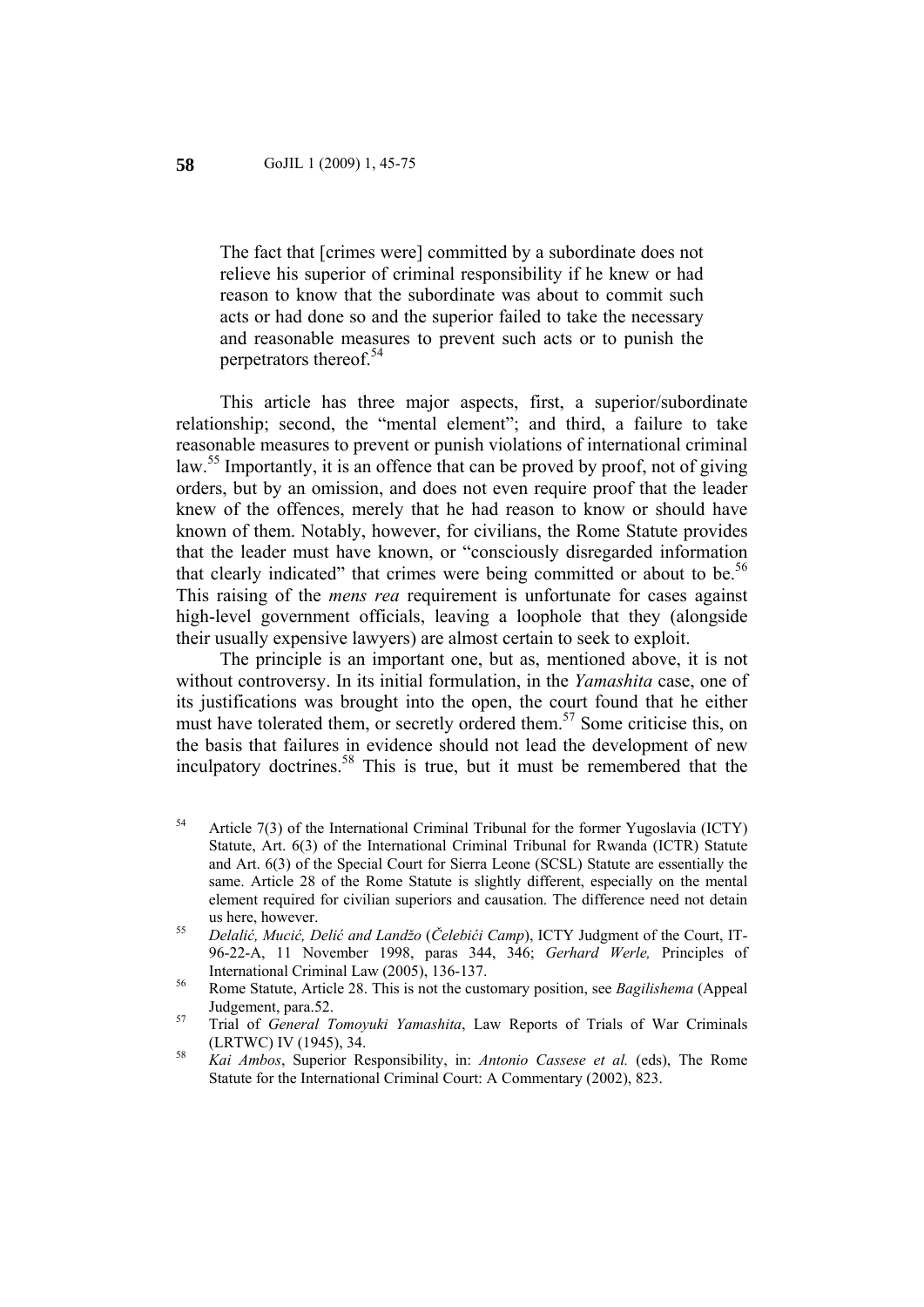doctrine is linked strongly to the duty of a superior to prevent international crimes over which he has control. A failure in this regard can be appropriately criminalised.59

Nonetheless, as it stands, command responsibility is problematic, perhaps because it covers too many different forms of liability. It moves from knowing failures to intervene despite a duty, which is close to traditional complicity ideas, to, in essence, negligent dereliction of duty. $60$ They are, simply speaking, very different things, a fact recognised by the German law relating to the subject, which deals separately with failure to know of offences in dereliction of duty, failure to report an offence, and knowing tolerance of offences when there is a duty and ability to intervene to prevent it. By treating all forms of command responsibility the same, the  $\text{ICTY}^{61}$  and the Rome Statute unfortunately distort the various concepts in a manner which "display[s] a measure of insensitivity to the degree of the actor's own personal culpability".62

## III. Joint Criminal Enterprise**<sup>63</sup>**

Despite the prominence Command Responsibility is thought to have in leadership trials, the more frequent approach by the ICTY prosecutor, including in the *Milošević* case, is Joint Criminal Enterprise. This is a doctrine which was derived, not without controversy, from a few post-war

<sup>59</sup> See *Robert Cryer*, General Principles of Liability in International Criminal Law, in: *Dominic McGoldrick et al.* (eds), The Permanent International Criminal Court: Legal ad Policy Issues (2004).<br><sup>60</sup> For an extremely useful discussion of this matter, see: *Damaška, supra*, note 52, 460-

<sup>471.&</sup>lt;br> $\frac{471}{\pi}$  The ICTY has recently recast command responsibility in a different light, not as

responsibility for the underlying crimes, but as a *sui generis* form of liability for the omission itself (This began in *Prosecutor v. Hadžihasanović*, Decision on Interlocutory Appeal Challenging Jurisdiction in Relation to Command Responsibility, IT-01-54-AR72, 16 July 2003, Dissenting Opinion of Judge Shahabuddeen, para.78; and (seemingly) achieved majority acceptance in: *Prosecutor v. Hadzihasanovic and Kubura (Appeal Judgment)*. IT-01-47-A. International Criminal Tribunal for the former Yugoslavia (ICTY). 22 April 2008, para.39; but this is not how the principle has traditionally been seen, nor has it been so seen by the Rome Statute. See *e.g. Christopher Greenwood*, Command Responsibility and the *Hadžihasanović* Decision, Journal of International Criminal Justice 2 (2004), 598-605.<br>See, *supra*, note 52, *Damaška*, 456.<br><sup>63</sup> This sub-section builds upon the relevant section of Chapter 15 of *Cryer*, *Friman*,

*Robinson* & *Wilmshurst*, see *supra*, note 48, 304-307.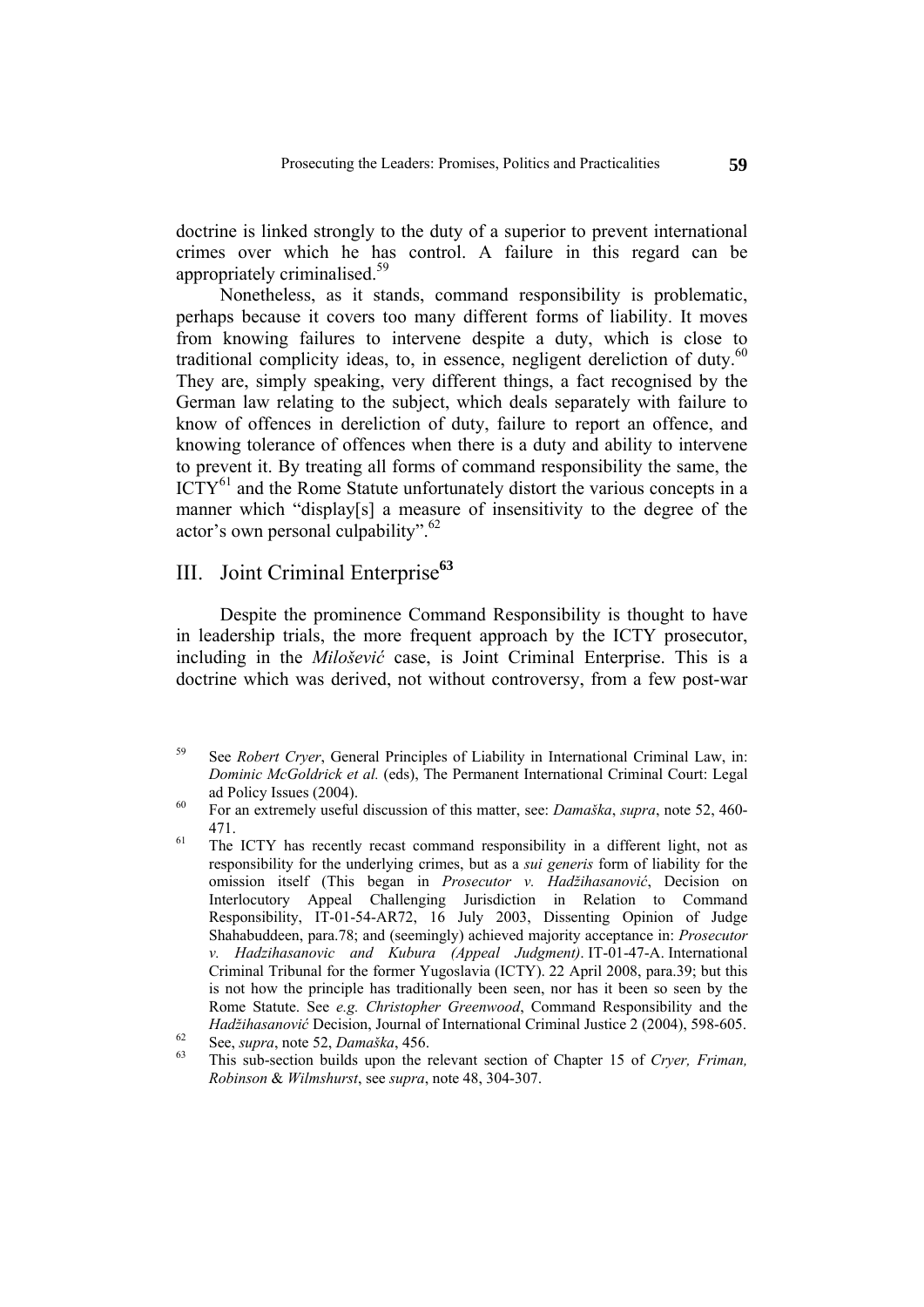cases in the *Tadić* decision. It is a principle of liability which lies somewhere between conspiracy and aiding and abetting and covers three situations: "co-perpetration,  $64$  where all participants in the common design possess the same criminal intent to commit a crime (and one or more of them actually perpetrate the crime, with intent).[…] so-called "concentration camp" cases," and "type three" joint criminal enterprise, where crimes are committed by members of the group, outside its common purpose, but as a foreseeable incident of it.<sup>65</sup> It determined that all three types shared a common *actus reus*, namely that there was:

i. A plurality of persons.

ii. The existence of a common plan, design or purpose which amounts to or involves the commission of a crime provided for in the Statute.

iii. Participation of the accused in the common design involving the perpetration of one of the crimes provided for in the Statute  $66$ 

The mental element is probably where the controversy really comes in, it extends to

the *intention* to participate in and further the criminal activity or the criminal purpose of a group and to contribute to the joint criminal enterprise or in any event to the commission of a crime by the group. In addition, responsibility for a crime other than the one agreed upon in the common plan arises only if, under the circumstances of the case, (i) it was *foreseeable* that such a crime might be perpetrated by one or other members of the group and (ii) the accused *willingly took that risk*. 67

<sup>&</sup>lt;sup>64</sup> Co-perpetration, as a separate principle of liability has recently become prominent in the ICC, *supra*, note 49.<br><sup>65</sup> *Prosecutor v. Dusko Tadic (Appeal Judgement)*, IT-94-1-A, International Criminal

Tribunal for the former Yugoslavia (ICTY), 15 July 1999, para.220; See also: *Sylvestre Gacumbitsi v. The Prosecutor (Appeal Judgement)*, ICTR-2001-64- A, International Criminal Tribunal for Rwanda (ICTR), 7 July 2006, Separate Opinion of Judge Shahabuddeen, para.40. 66 *Id*., para.227. 67 *Id*., para.228.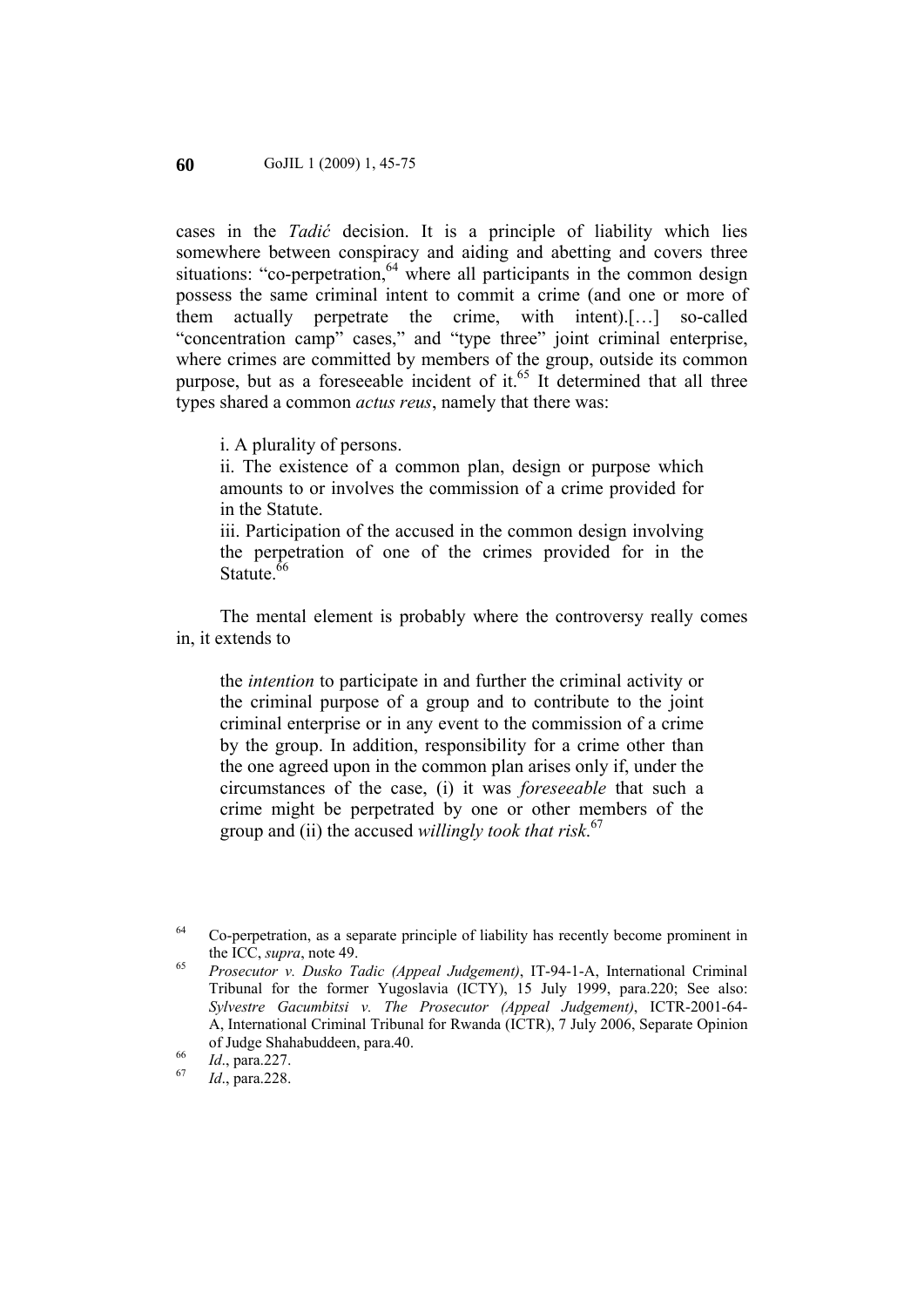From the point of view of fairness to the defendant, the vague, "elastic" nature of the doctrine has led to claims that it is overbroad, thus reliant on prosecutorial discretion rather than law to keep it in check.<sup>68</sup> Fears have also been expressed about the extent to which it encourages prosecutors to bring indictments that assert joint enterprises in a very general manner, making preparation difficult for the defence.<sup>69</sup> Turning to the *mens rea*, a person can be convicted of specific intent crimes such as genocide even if that person did not have the relevant *mens rea* for that offence, but the crimes were a natural and foreseen incident of the enterprise he or she was involved in on the basis of joint criminal enterprise.<sup>70</sup> This has led to criticisms of joint criminal enterprise liability, as it allows the prosecution to circumvent the proper *mens rea* requirements for such serious crimes, $<sup>71</sup>$  especially as the ICTY considers Joint Criminal Enterprise</sup> as a form of perpetration rather than a separate principle of liability.<sup>72</sup> The principle does go some way to describing the joint nature of many international crimes and explaining the culpability of some participants not otherwise easily brought under the ambit of criminality, in spite of their blameworthiness.<sup>73</sup>

As can be seen, though, both of these ways which have been used in an attempt to circumvent the evidential problems that arise when prosecuting leaders and reflect the way in which they participate in international crimes. Despite their positive aspects, we also have to accept that they are not always used or interpreted with sufficient care with respect to the principle of individual culpability. This is only one example of Mark Osiel's point that it is difficult to prosecute high-level offenders within a liberal framework<sup>74</sup> (although the difficulty is no reason not to prosecute, or to abandon a liberal framework for prosecution).

<sup>&</sup>lt;sup>68</sup> *Osiel*, The Banality of Good, *supra*, note 52, 1799-1802.<br> *Guénaël Mettraux*, International Crimes and the ad Hoc Tribunals (2005), 293.<br> *Prosecutor v Brđanin*, Decision on Interlocutory Appeal, IT-99-36-A, 19 Ma para. 6.<br> *Mettraux, supra, note 69, 265; Osiel, The Banality of Good, supra, note 52, 1796.*<br> *Prosecutor v. Odjanić et al, Decision on Motion on Jurisdiction-Joint Criminal* 

Enterprise, IT-99-37-AR72, 21 May 2005, para. 20. 73 *Mettraux*, *supra*, note 70, 292; *Osiel*, The Banality of Good, *supra*, note 52, 1786-

<sup>1790,</sup> but see 1802. 74 *Mark Osiel*, Why Prosecute, Critics of Punishment for Mass Atrocity, Human Rights

Quarterly 22 (2000), 118, 123-125. See also: *Darryl Robinson*, The Identity Crisis of International Criminal Law, Leiden Journal of International Law 21 (2008), 925-963, 926.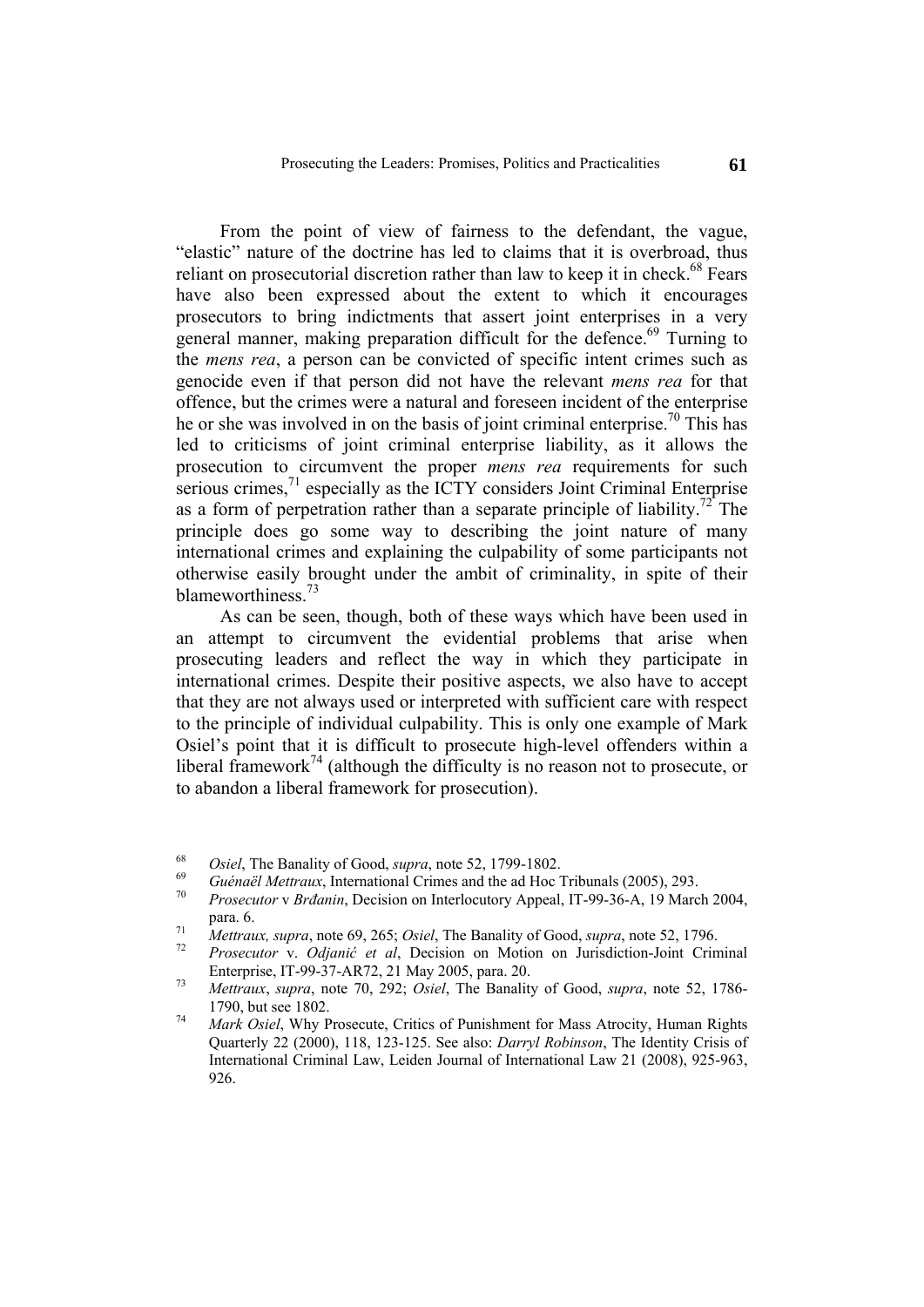## D. Co-operation

#### I. Persuading the Perpetrators to Help

This leads to a large problem, that of obtaining both evidence and defendants.<sup>75</sup> Everything that has been said so far implies that the person concerned is actually already before the court and that there is (admissible) evidence against them. As is well-known, this is not always the case. The ICTY and ICTR both have strong powers to order compliance, whilst the ICC has somewhat weaker powers here.<sup>76</sup> Irrespective of the powers they have in theory, though, it is difficult to obtain people or evidence without some state co-operation, or a resort to irregular rendition (as occurred in a number of cases before the ICTY such as *Dokmanović*).<sup>77</sup> In this area, a sympathetic *locus delicti*, as Rwanda has, usually<sup>78</sup> proved in relation to Hutu defendants, means that co-operation is infinitely more likely to be forthcoming than in situations where it does not feel that it is in its interest to comply. $\sqrt{2}$ 

When a sitting head of State or high ranking government official (or someone with information about them) is being sought, the State is essentially certain to decide it is not, and to weather the costs. It is only after Milošević was deposed in the wake of local protests that he was handed over to the ICTY, and then only after a large IMF loan was mothballed until he was handed over. Similarly, it is unthinkable to Rwanda to co-operate with any investigations into the possible liability of high-ranking members of the new government, and it has even been alleged that attempting to initiate such investigations cost Carla del Ponte her job as Prosecutor of the ICTR.<sup>80</sup> Where the *locus delicti* is unwilling, co-operation coming from

<sup>75</sup> See generally: *Peskin's* excellent study, *supra*, note 3, *passim*.<br><sup>76</sup> As can be seen, for example, by comparison of Articles 29 ICTY Statute (28 ICTR Statute) and Articles 86, 89 and 91 Rome Statute. See also: *René Blattmann* & *Kirsten Bowen*, Achievements and Problems of the International Criminal Court, Journal of

International Criminal Justice 6 (2008), 711-730, 722-723. 77 *Prosecutor v. Mrkšić Kvočka, Radić, Žigić and Prcać*, Decision on the Motion for Release by the Accused Slavko Dokmanović, IT-95-13a-PT, 22 October 1997. 78 For an instance to the contrary see: *William A. Schabas*, Barayagwiza v. Prosecutor,

American Journal of International Law 94 (2000), 563-571.<br><sup>79</sup> See generally: *Rod Rastan*, Testing Co-Operation: The International Criminal Court

and National Authorities, Leiden Journal of International Law 21 (2008), 431-456. 80 *Luc Reydams*, The ICTR Ten Years On: Back to the Nuremberg Paradigm?, Journal

of International Criminal Justice 3 (2005), 977-988, 978-979.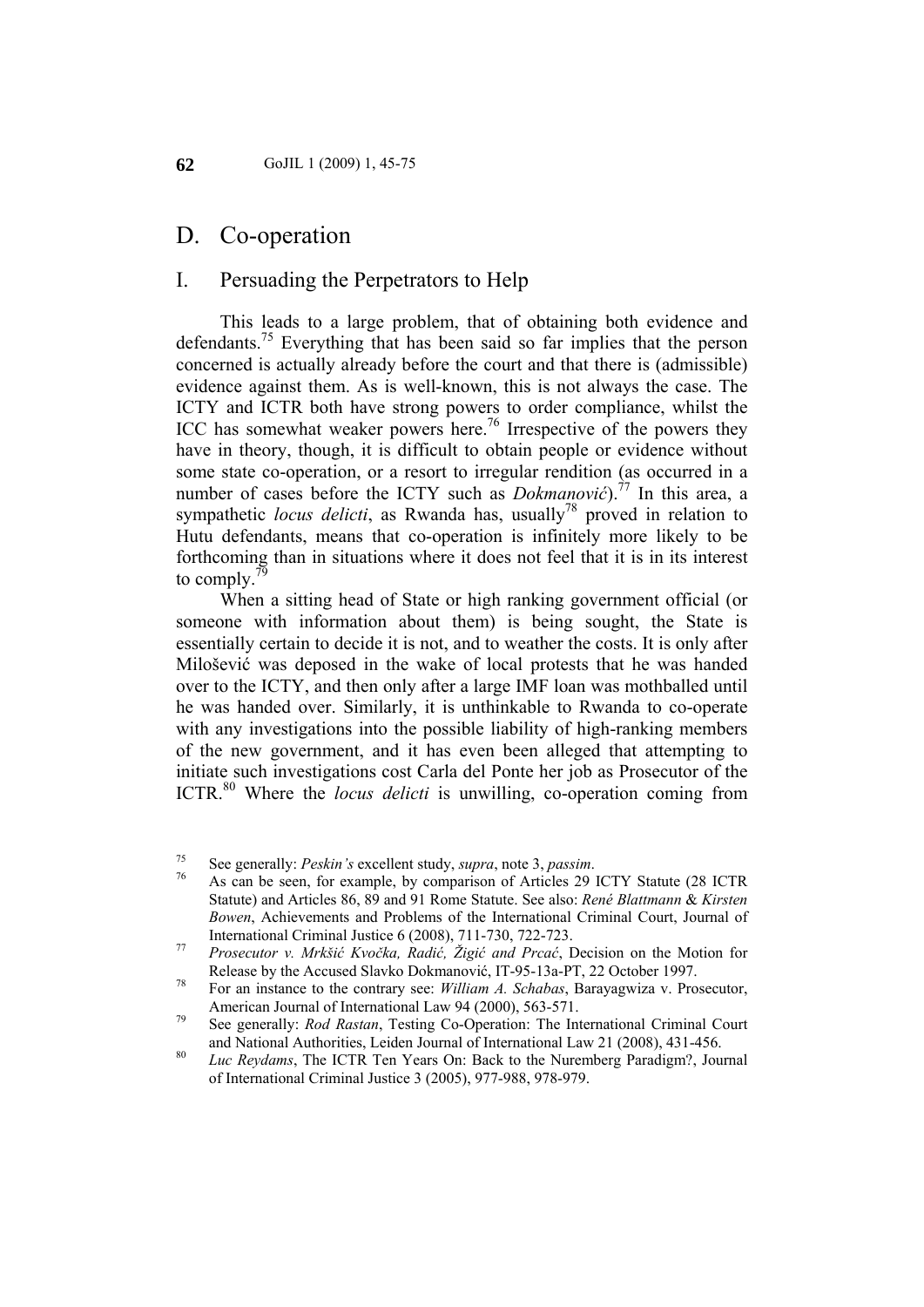third States relies on the happenstance of the person or evidence being found in that State and the State being willing to co-operate with the relevant tribunal or requesting State. Sometimes, as in the *Pinochet*  litigation, $81$  this is the case, at other times, such as with respect to Charles Taylor during his Nigerian exile, prior to the Liberian request that he be handed over to the Special Court, it is not.

The politics of co-operation are exceptionally important, and require the Prosecution to tread a fine line of ensuring that States remain friendly enough to the Court to co-operate, whilst safeguarding (real and perceived) prosecutorial independence and ensuring that crimes by all sides may be prosecuted.<sup>82</sup> It is interesting that in this regard, the Prosecutor of the International Criminal Court has had very little luck obtaining any cooperation at all from Sudan in relation to the possibility of prosecuting highlevel government officials, to the extent to which this fed in to his recent, and controversial, request for the an arrest warrant for the President Omar al-Bashir. $83$ 

## II. Immunities**<sup>84</sup>**

This request itself brings us to the vexed question of immunities. Al-Bashir is a sitting head of State (as was Charles Taylor at the time of his indictment), and in relation to high level governmental officials (precisely

- 81 *Regina* v. *Bow,* Street Metropolitan Stipendiary Magistrate and others, ex parte Pinochet Ugarte (Amnesty International and others intervening) All England Law Reports 2 1999, 97. *Rosanne van Alebeek*, The Pinochet Case: International Human
- Rights Law on Trial, British Yearbook of International Law 71 (2000), 29-70, 69.<br><sup>82</sup> See: *Peskin, supra*, note 3; *Steven Roper & Lillian Barria*, State Co-operation and the International Criminal Court: Bargaining Influence in the Arrest and Surrender of Suspects, Leiden Journal of International Law 21 (2008), 457-476, 457; *William Burke-White*, Bargaining for Arrests at the International Criminal Court: A Response to Roper and Barria, Leiden Journal of International Law 21 (2008), 477-482, 477.<br><sup>83</sup> See: *e.g.*, Sixth Report of the Prosecutor of the International Criminal Court to the UN
- Security Council Pursuant to UNSCR 1593 (2005) 5 December 2007 paras 3, 6; Public Redacted Version of the Prosecutor's Application Under Article 58 Filed on 14 June 2008, ICC02/05, 12 September 2008, especially paras 411-2. For a very useful explanation of the context of this action see: *Alex de Waal*, Darfur, the Court and Khartoum: The Politics of State Non-Cooperation, in: *Nicholas Waddell* & *Phil Clark*
- (eds), Courting Conflict: Justice, Peace and the ICC in Africa (2008), 29. 84 For a recent detailed study see: *Roseanne van Alebeek*, The Immunity of States and Their Officials in International Criminal Law and International Human Rights Law (2008).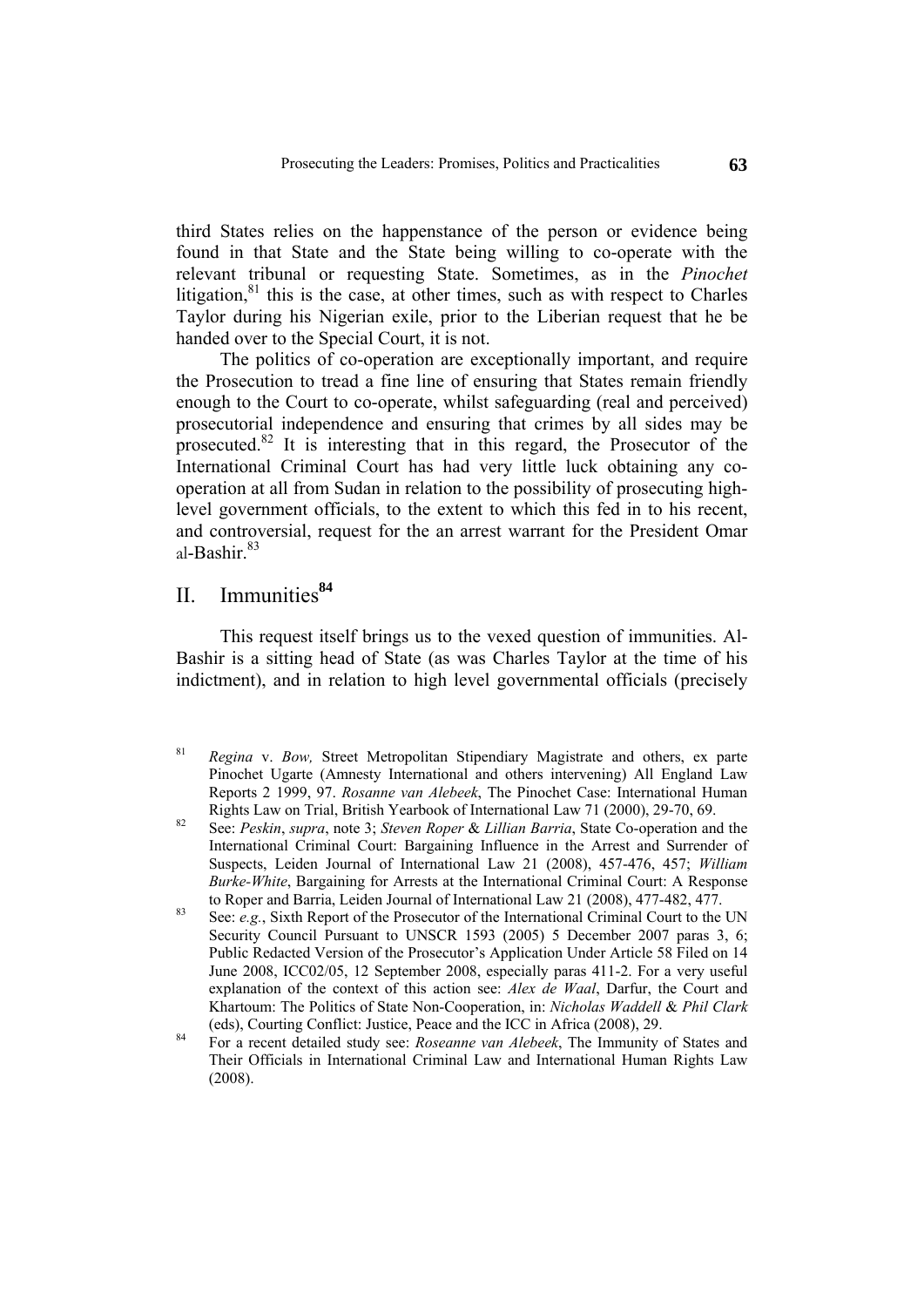which ones remains a matter of debate), $85$  as the ICJ reaffirmed in the *Yerodia* case,<sup>86</sup> they retain their personal immunity before courts (especially national courts) even when there are allegations of international crimes. There is an exception to this, such persons do not retain their immunity before "certain international tribunals". The ICTY and ICTR are clearly covered by this, as, according to Article 27 of the Rome Statute, is the ICC. This exception was controversially interpreted by the Special Court for Sierra Leone in the Taylor case to include that Court, even though its basis was a treaty between the UN and Sierra Leone, to which Liberia was not a party.87

Normally, though the personal immunity of high level governmental officials extends, absent any special applicable provision to the contrary, to arrest and detention for the purpose of arrest or transfer to international tribunals. The ICTY and ICTR are exceptions to this, but this can be put down to the fact that their Statutes were passed by Security Council Resolutions (827 and 955 respectively), under Chapter VII, and which, by virtue of Article 103 of the UN Charter, trumps those immunities. For parties to the Rome Statute, it is broadly accepted that parties have waived their immunity before foreign courts for the purposes of co-operation with the Court. For non-State parties, however, Article 98(1) of the Rome Statute requires State parties not to violate the immunities accepted in international law.<sup>88</sup> All of which renders obtaining co-operation in the surrender of highranking officials even harder, although it ought not be forgotten that there are good reasons for personal immunities.<sup>89</sup>

It is, of course, the case that ex-leaders (and, of course, rebels or other erstwhile allies who have fallen from favour), do not have immunity, either before domestic courts or international tribunals. This is perhaps the closest

<sup>85</sup> See, *e.g. Colin Warbrick,* Current Developments, Public International Law, Immunity and International Crimes in English Law, Comment on Mofaz, International and Comparative Law Quarterly 53 (2004), 771-774. 86 *Arrest Warrant of 11 April 2000 (Democratic Republic of Congo v Belgium),* I.C.J.

Reports 2002, 3-35. 87 *Prosecutor v. Taylor,* Decision on Immunity from Jurisdiction, SCSL-2003-01-I-A, 31

May 2004, paras 43-59.<br><sup>88</sup> See further: *Cryer, Friman, Robinson & Wilmshurst*, *supra*, note 48, Chapter 20.<br><sup>89</sup> For (good) arguments to the effect that Al-Bashir and other Sudanese officials would

not be covered by this see: *Dapo Akande*, The Bashir Indictment: Are Heads of State Immune From ICC Prosecution?, Oxford Transitional Justice Research Working Paper, available at http://www.csls.ox.ac.uk/documents/Akande.pdf (last visited 8 December 2008).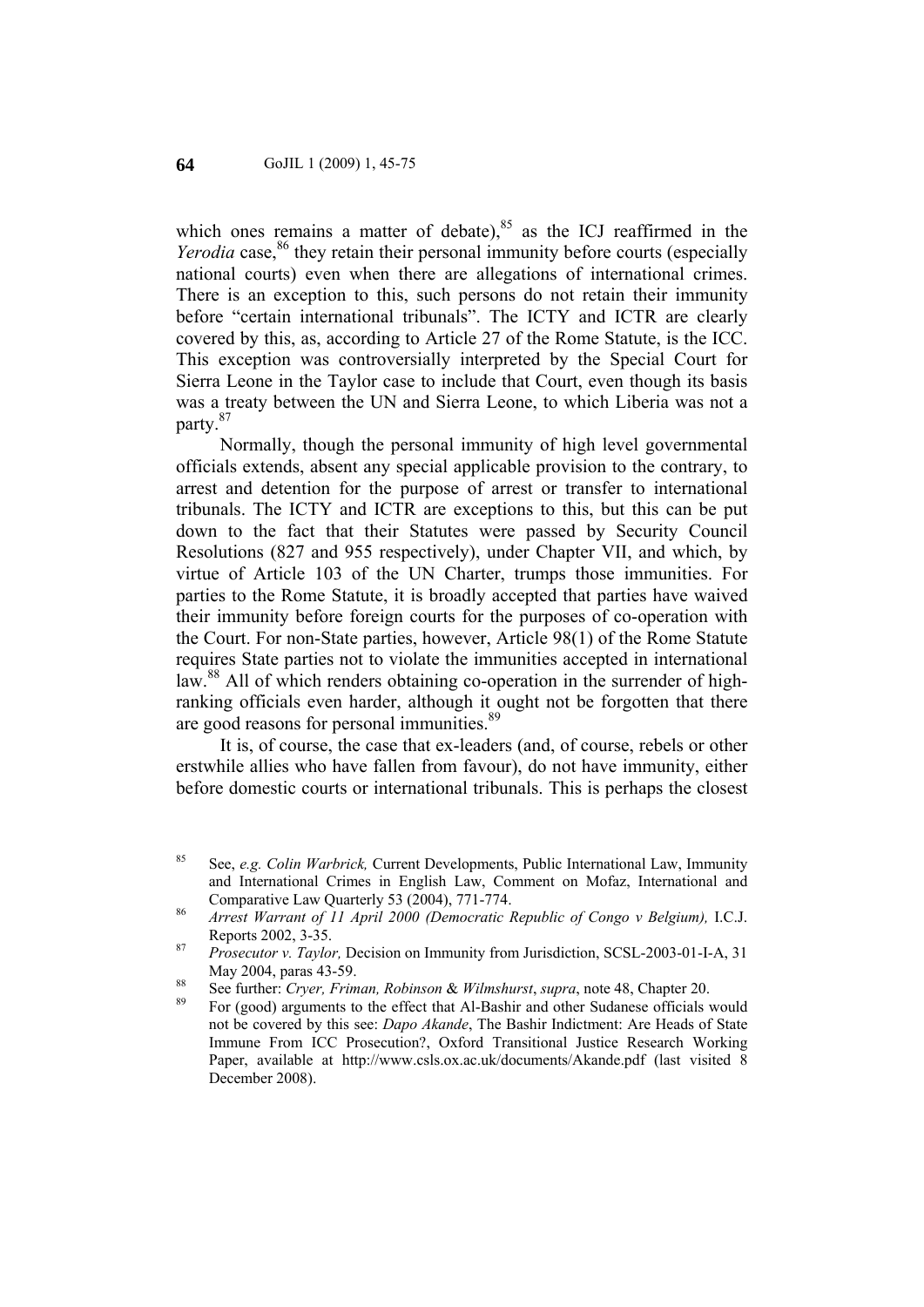that international criminal law can come to balance impunity and stability (on which more later), but, it has its own problems. First, it gives those in power a reason to cling on to it. Second, and related to this, as the *Milošević* case showed at the international level, and at least arguably the *Pinochet*  precedent evidenced domestically, $90$  the longer a person can avoid arrest, the less likely they are to be fit enough to face the type of justice that does not rely on the existence of a perfect metaphysical realm.<sup>91</sup> As Hilaire McCoubrey made clear, old age is no legal or moral defence to international crimes,  $92$  but procedurally, it is a more difficult to ensure trials for a defendant who has been immune for a many years. After all, here we are talking of leaders who may have been in power for more than twenty years, and may not have been in the first flush of youth in when they ascended to high office. In addition, time can fade witnesses' memories.

Finally, there is another problem. This relates to the fact that it is, for a variety of reasons, easier for a prosecutor, given the relevant rules on immunity (when added to the difficulties related to obtaining State cooperation) to proceed against those who do not have such immunity or political bars related to prosecution. This is understandable, since cooperation in relation to such suspects at least ought to be easier to obtain. This, in the short term, may seem like a good idea. Those who are not covered by immunity or political patronage might be thought to be a more ready sense of defendants, and thus work, for any court or tribunal seeking to establish its own legitimacy (and justify its continued existence (and budget)). Still, this runs the risk of appearing to be taking sides in conflicts, in particular, on the government side, a criticism that has been made of the ICC Prosecutor already.<sup>93</sup>

<sup>&</sup>lt;sup>90</sup> There are those who were unconvinced that Pinochet was really unfit to stand trial, but

this must remain a matter of conjecture.<br><sup>91</sup> As *Sluiter* notes, the fact that Radovan Karadžić has claimed he is in good health gives grounds for "modest optimism". *Göran Sluiter*, Karadžić on Trial: Two Procedural

Problems, Journal of International Criminal Justice 6 (2008), 617-626, 618. 92 *Hilaire McCoubrey*, The Concept and Treatment of War Crimes, Journal of Armed Conflict Law 1 (1996), 121-139, 133. 93 *William A. Schabas,* Prosecutorial Discretion v. Judicial Activism and the

International Criminal Court, Journal of International Criminal Justice 6 (2008) 731- 761, 751-753.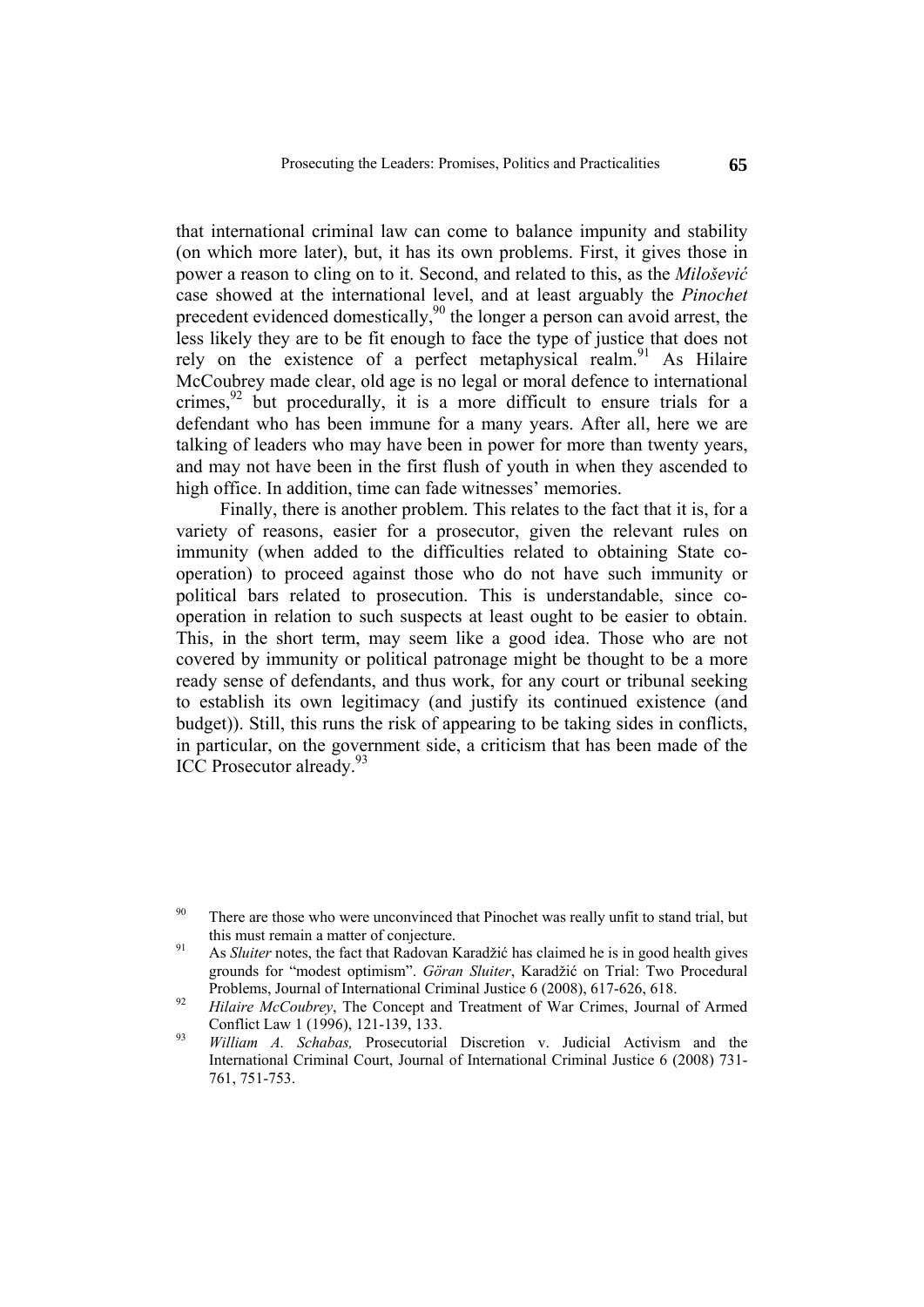## E. Peace v Justice: The Old, Hard, Chestnut

Such considerations lead us to a, perhaps the, central problem that has plagued the ICC with respect to its early situations. This is the well-known, and frequently referred to Peace v Justice "paradox". When it comes to the law, some, such as Geoffrey Robertson, the ex-president of the Special Court for Sierra Leone, have gone as far as to say that international law has developed to the level that although at times amnesties for lower level offences may be granted, there is a current norm prohibiting any amnesty for those at the top level.<sup>94</sup> This may (in relation to crimes not covered by treaty based obligations to prosecute) be *lex ferenda* rather than *lex lata*. 95 The accurate position was restated by the Special Court for Sierra Leone in the *Kallon and Kamara* decision, "that there is a crystallising international norm that a government cannot grant amnesty for serious violations of crimes under international law is amply supported by materials placed before the Court [but the view] that it has crystallised may not be entirely correct [...] it is accepted that such a norm is developing under international law".<sup>96</sup> In any event, as Louise Mallinder has noted, "amnesties for both international and non-international crimes continue to be a political reality in the modern world". $97$ 

As a preliminary matter, it must be noted that this is not the place in which the problems of peace and justice are going to be given a solution, but there are a few relevant points that ought to be borne in mind. The first of these is that those most likely to be in a position to demand amnesty as a price for laying down their arms (or leaving power), are leaders, and that at times amnesties for such people are taken seriously. It cannot be ignored that just prior to the Iraq war, Saddam Hussein was offered some form of

<sup>94</sup> *Prosecutor v. Kondewa,* Decision on Lack of Jurisdiction/Abuse of Process, Amnesty Provided by Lomé Accord, SCSL-2004-14-AR72(E), 25 May 2004, Separate Opinion of Justice Robertson, paras 32-34.<br><sup>95</sup> Although for modern arguments that amnesties are now prohibited in international

law, see *Lisa J. Laplante*, Outlawing Amnesty: The Return of Criminal Justice in Transitional Justice Schemes, Virginia Journal of International Law 49 (forthcoming 2009). 96 *Prosecutor v. Kallon and Kamara*, Decision on Challenge to Jurisdiction: Lomé

Accord Amnesty, SCSL-2004-15-AR72(E) & SCSL 2004-16-AR72(E) 13 March

<sup>2004,</sup> para.82. 97 *Louise Mallinder*, Amnesty, Human Rights and Political Transitions: Bridging the Peace and Justice Divide,  $1<sup>st</sup>$  ed. (2008), 404.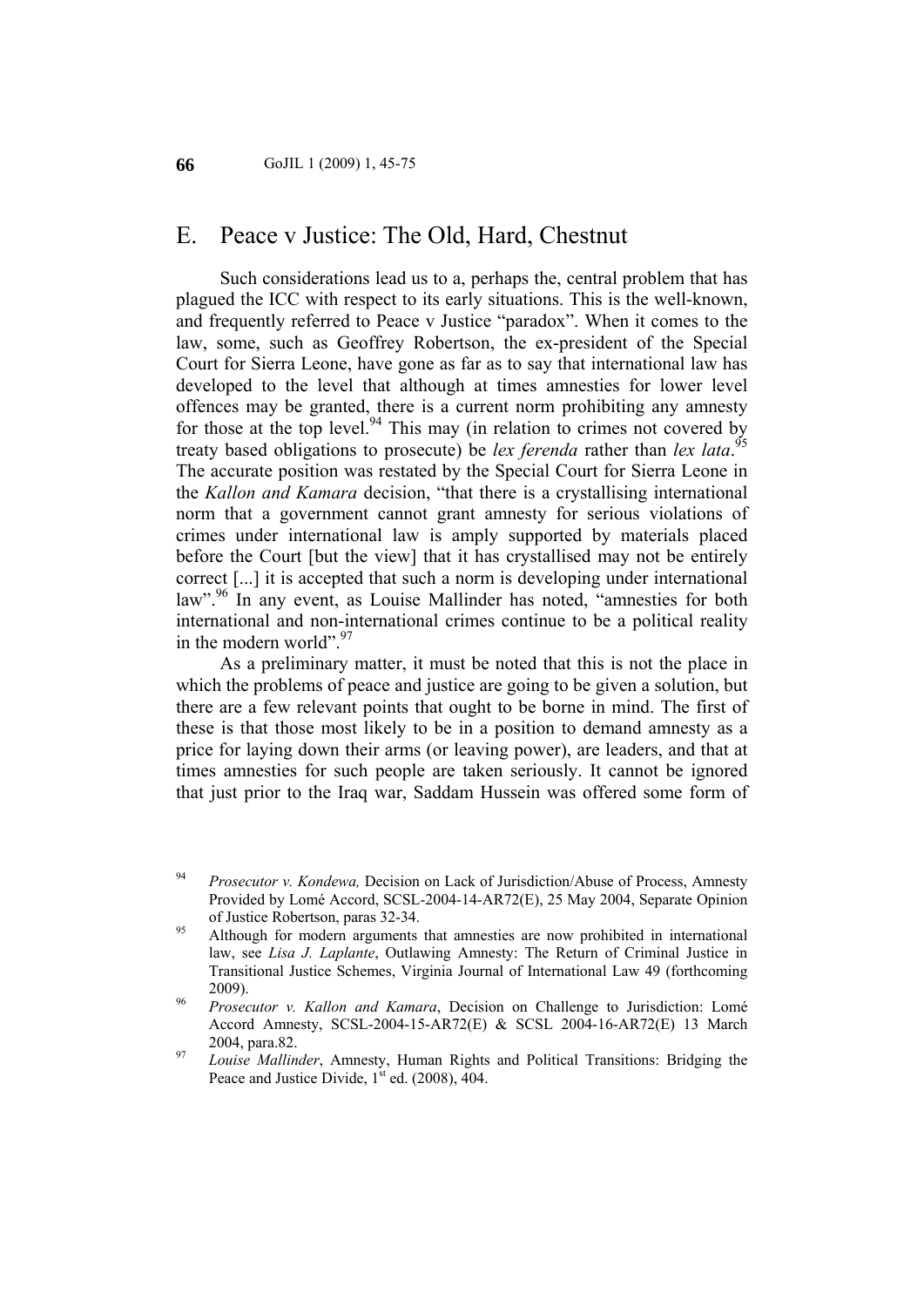amnesty,<sup>98</sup> and the issue has risen again very strongly in relation to the possible arrest warrant that is pending before a Pre-Trial Chamber of the ICC for the Sudanese President Omar al-Bashir. This latter process has led to considerable international comment. Entirely unsurprisingly, it led to howls of protest from Sudan,  $99$  raising arguments about neo-imperialism,  $100$ but also with none-too veiled threats to the peace process. Sudan argued that the peace in the North-South conflict, as well as peace in Darfur rested on a knife edge, and that any such indictment would undermine those peace processes. As a result, there have been suggestions that the Prosecutor has over-reached himself, and that the Security Council ought to, at least, defer any further action in relation to al-Bashir.

Most notably, following the Prosecutor's issue of the request to the Pre-Trial Chamber the African Union issued a communiqué in which they requested the Security Council to issue a request under Article 16 of the Rome Statute for proceedings with respect to al-Bashir to be deferred.<sup>101</sup> This request was noted by the Security Council in Resolution When these calls first came, the Security Council responded, in Resolution 1828 (31 July 2008), with language that was by no means clear:

*Taking note* of the African Union (AU) communiqué of the  $142<sup>nd</sup>$  Peace and Security Council [...] [which asked the Security Council issue a deferral request compliant with Article 16 of the Rome Statute] […] *having in mind* concerns raised by members of the Council regarding potential developments subsequent to the application of the Prosecutor of the International Criminal Court of 14 July 2008, and *taking note* of their intention to consider these matters further  $[...]$ <sup>102</sup>

<sup>98</sup> *Michael P. Scharf,* From the eXile Files: An Essay on Trading Justice for Peace, Washington and Lee Law Review 63 (2006) 339-378, 340.<br><sup>99</sup> See *Simon Tisdall*, Man blamed for Darfur crisis says "I am in peace with myself",

The Guardian (4 December 2008) 28-29.<br><sup>100</sup> This is not to say that such arguments are justified, but they are not without resonance

for many.<br><sup>101</sup> Art. 16 Rome Statute reads: "No investigation or prosecution may be commenced or

proceeded with under this Statute for a period of 12 months after the Security Council adopted under Chapter VII of the Charter of the United Nations, has requested the Court to that effect; that request may be renewed by the Council under the same

<sup>&</sup>lt;sup>102</sup> SC Res. 1828, 5947<sup>th</sup> mtg., SC UN Doc. S/RES/1828 (31 July 2008), 2.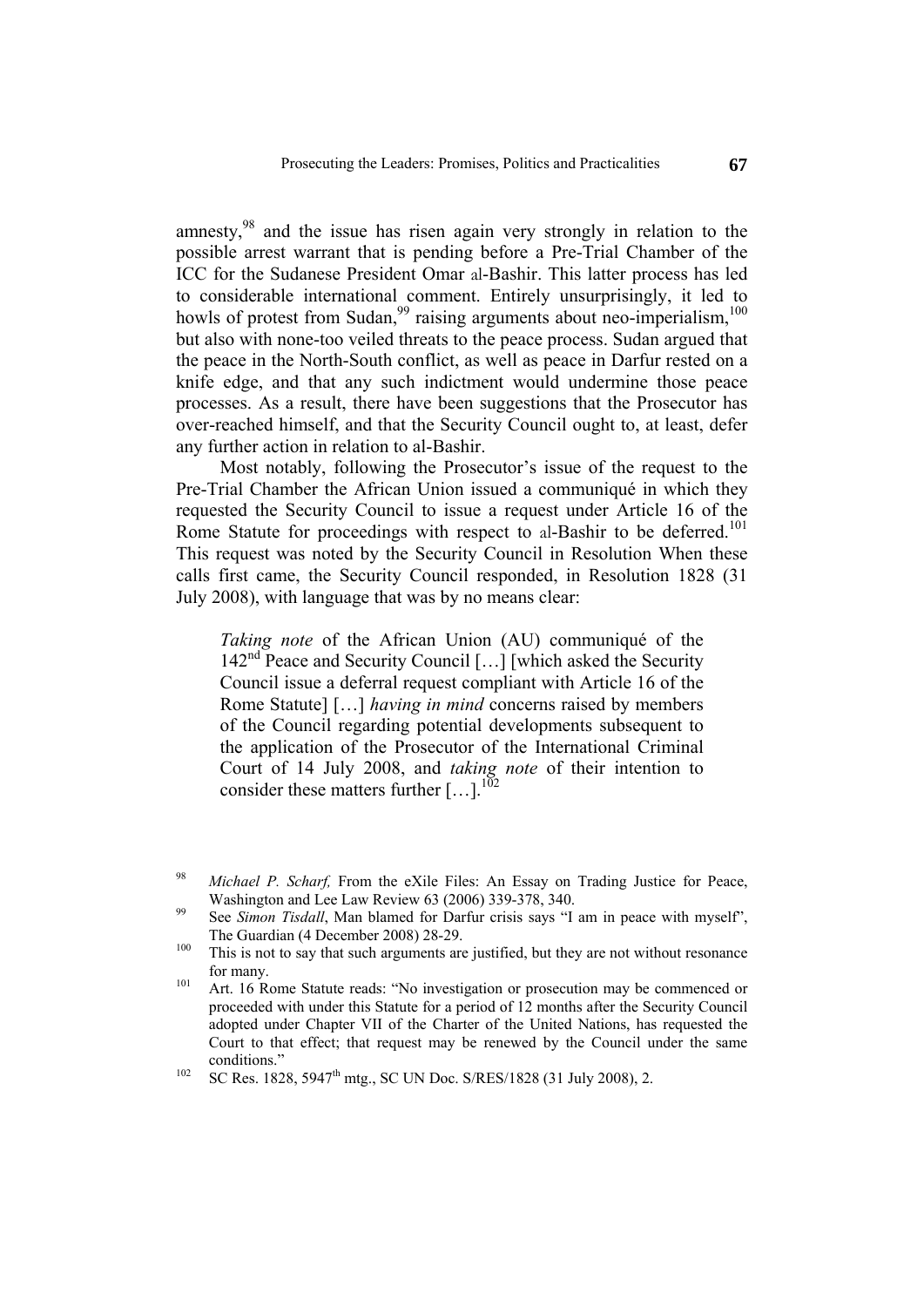Sudan seemed pleased with this outcome, its representative at the Security Council asserting that:

The Security Council should provide […] cooperation; give highest priority to the peace process; and allay all threats to the process, such as the measure undertaken by the Chief Prosecutor of the International Criminal Court (ICC) […]. The African Union is not a foreign element; in fact, it is an inherent partner in all matters related to Darfur. In commending the role of the African Union, the principal partner in all issues concerning peace and stability of Darfur, we also commend the very important adoption by the African Union, at the emergency ministerial meeting of its Peace and Security Council at Addis Ababa, of a resolution that seeks to rise above the impediments and complexities created by the unfortunate and tragic action taken by the Chief Prosecutor of the ICC against one of the greatest leaders of the African continent, who has put an end to the longest-running conflict there and brought about peace between the South and the North of the Sudan. […] We should move beyond the measure taken by the Chief Prosecutor, which is a recipe for destruction and ruin and poses a catastrophic danger to the stability, security and unity of the Sudan, the region as a whole and even the entire African continent.<sup>103</sup>

The language, vague though it was, led the US, rarely the ICC's greatest supporter, to abstain from the vote on this resolution and to express its displeasure at the possibility of the Council deferring any proceedings by virtue of Article 16 of the ICC Statute, as it "would send the wrong signal to Sudanese President Al-Bashir and undermine efforts to bring him and others to justice".<sup>104</sup> It is true that the African Union is the UN's partner on the

<sup>103</sup> Meeting Record, 5947<sup>th</sup> mtg., SC UN Doc. S/PV.5947 (31 July 2008), 12.<br><sup>104</sup> *Id.*, 12; See also the statement by Belgium, Id., 10, that: "The Sudan's obligations and responsibilities in Darfur are clear. They have been set out in all previous resolutions, as well as in this one. Belgium will continue to work in the Security Council to ensure respect by the Sudan for all Council resolutions. We owe it to the population of Darfur, but we also owe it to the cause of international justice"*.* This statement is itself an interesting example of what Frédéric Mégret has described as the emancipation of international criminal justice from narrow focuses on peace and security, see *Frédéric Mégret*, The Special Tribunal for Lebanon: The Security Council and the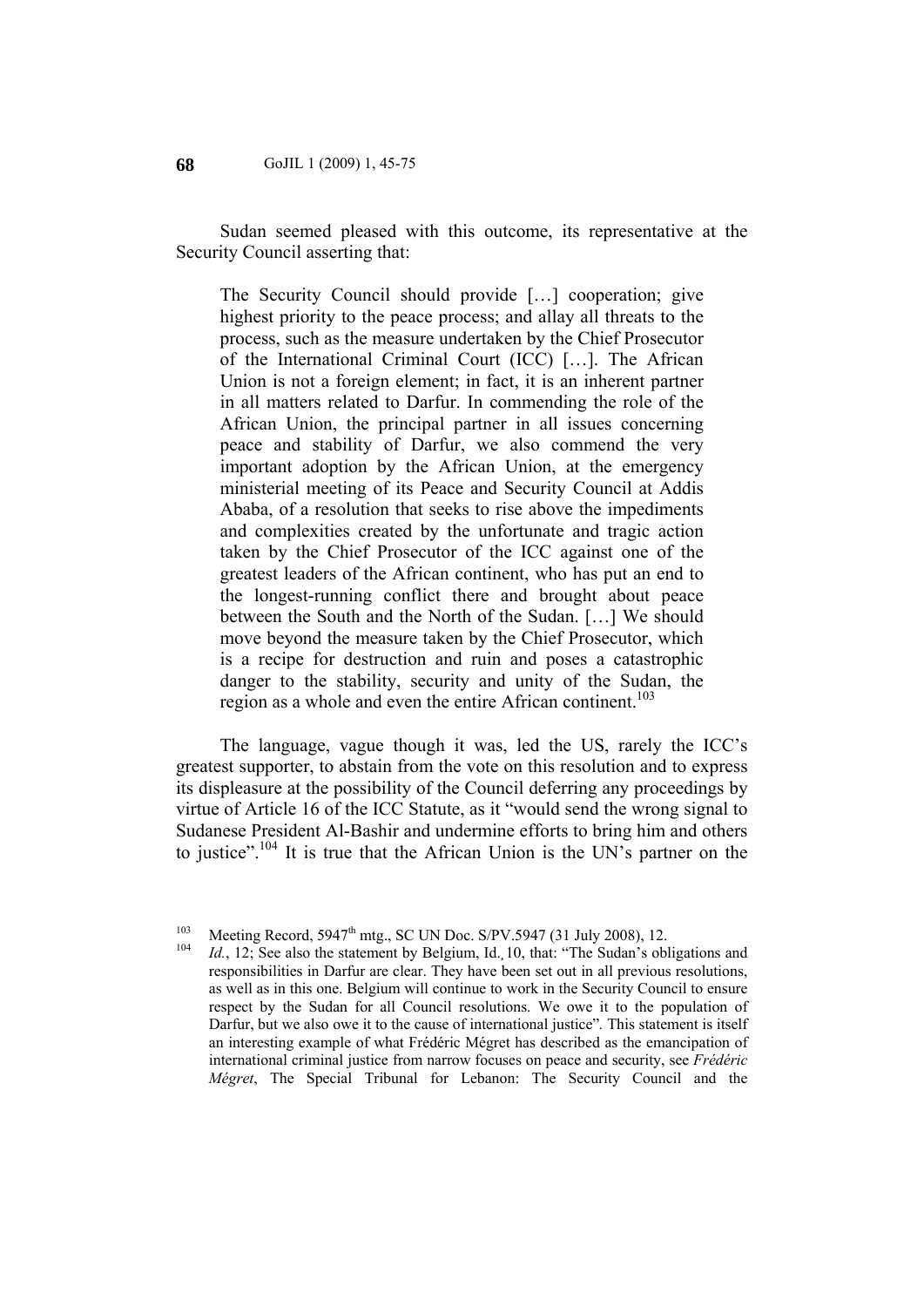ground in Darfur, and its views are worthy of respect. However, this does not mean that al-Bashir is in fact the force for peace he claims to be.<sup>105</sup> The Darfur conflict has been ongoing for over five years now, and al-Bashir has a vested interest (as do most leaders) in placing themselves in the role of the necessary part of the peace process.<sup>106</sup> As was said in a slightly different context,

Washington's efforts to downplay Milošević's culpability in war crimes in order to make him a palatable partner matched Milošević's own efforts. The Serbian leader was often careful to keep diplomatic channels open and appear committed to reach a negotiated solution. Milošević had an uncanny ability, Power notes, of cultivating the impression from the very start that of the conflict that "peace was right around the corner". Milošević's personal charm, fluent English, and ability to present a moderate image helped drive Western diplomats' wishful thinking about his true intentions.<sup>107</sup>

There is more than a little to this, indeed, in some instances it may even be the case that some level of continued instability is quite conducive to their continuation in power. When questions of peace and justice are spoken of, the interests of the actors in portraying themselves as the peacemakers (whether they can or are taking on that role) must not be forgotten.

In this regard it ought to be also noted that interests can be more than simply political. Many leaders responsible for crimes (or their supporters) may also have personal interests in protecting themselves and their friends from investigation and prosecution. As was well explained by Steven Ratner in relation to the politics of the Cambodian situation:

Hun Sen wished to protect certain members of his government who had once been leading Khmer Rouge offenders who might

Emancipation of International Criminal Justice, Leiden Journal of International Law 21 (2008) 485-512, 485. <sup>105</sup>*BBC News*, Sudan Declares Darfur Ceasefire (12 November 2008), available at

http://news.bbc.co.uk/2/hi/africa/7724220.stm (last visited 8 December 2008).<br>*Multi NGO report*, Rhetoric v. Reality: The Situation in Darfur (December 2008)

available at http://www.hrw.org/sites/default/files/related\_material/darfur1208.pdf (last visited 8 December 2008). 107 See: *supra*, note 3, *Peskin*, 37.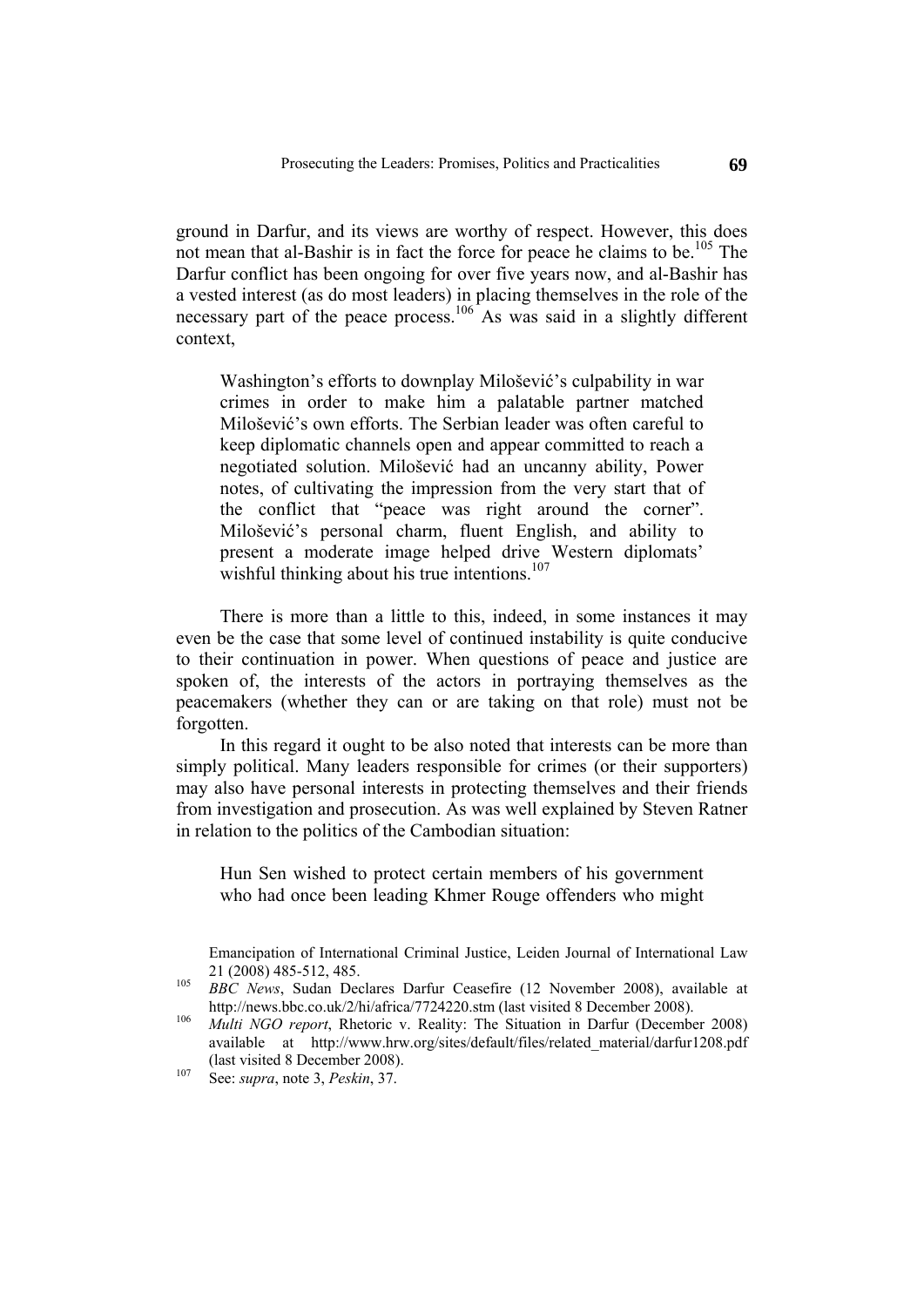#### GoJIL 1 (2009) 1, 45-75 **70**

well face trial. Second, Hun Sen had made certain deals with ex-Khmer Rouge leaders, including senior 1970s-regime leaders Ieng Sary, Khieu Samphan and Noun Chea, granting them *de facto* (and, in Ieng Sary's case, *de jure*) amnesty in exchange for their political support. He did not wish to renege on these deals and argued that they were necessary to prevent a return to civil war. In fact, we found no evidence of any support for these ex-Khmer Rouge leaders from their former cadres and no danger that they could mobilise actions against the government. The deals may well have been financial in nature, involving mutual respect of the spheres of influence of Hun Sen and the ex-Khmer Rouge, as each seeks to engage in off-the-books illegal mining and timber gathering.108

Finally, given that indictments can also serve to affect the relative position of parties, it may simply be that predictions about the impact of indictments on peace are very difficult.<sup>109</sup> As such, it is an area in which even realists (or those who consider themselves such) need to tread carefully, and evaluate all the evidence more carefully than simply accepting at face value the participants' assertions.<sup>110</sup> This is not to say some people are not, or cannot be peacemakers, but their statements are to be treated with caution. After all, the Dayton talks worked without Karadžić.

<sup>108</sup> *Steven Ratner*, Chair of the United Nations Group of Experts for Cambodia, in: *Timothy L. H. McCormack* & *Cheryl Saunders* (eds), Sir Ninian Stephen: A Tribute (2007) 206-219, 211.<br><sup>109</sup> See the exchange of views on point in: *Stephen Oola*, Bashir and the ICC: The Aura

or Audition of International Justice in Africa? (15 October 2008), Oxford Transitional Justice Research Working Paper available at http://www.csls.ox.ac.uk/documents/ OolaFin.pdf (last visited 8 December 2008) (Bashir and the ICC); *Lutz Oette*, Another Piece in the Puzzle: Accountability and Justice for International Crimes in Sudan (20 August 2008), Oxford Transitional Justice Research Working Paper available at http://www.csls.ox.ac.uk/documents/OetteFi.pdf (last visited 8 December 2008); *Yvonne Malan,* The Force of Law and the Problem of Impunity (28 July 2008), Oxford Transitional Justice Research Working Paper available at http://www.csls.ox.ac.uk/documents/Malan.pdf (last visited 8 December 2008); *Phil Clark*, If Ocampo Indicts Bashir, Nothing May Happen (13 July 2008), Oxford Transitional Justice Research Working Paper, available at http://www.csls.ox.ac.uk/ documents/Clark\_Final.pdf (last visited 8 December 2008).<br><sup>110</sup> See in particular: *Susan Dwyer*, Reconciliation for Realists, Ethics and International

Affairs 13 (1999) 81-98, 83-84.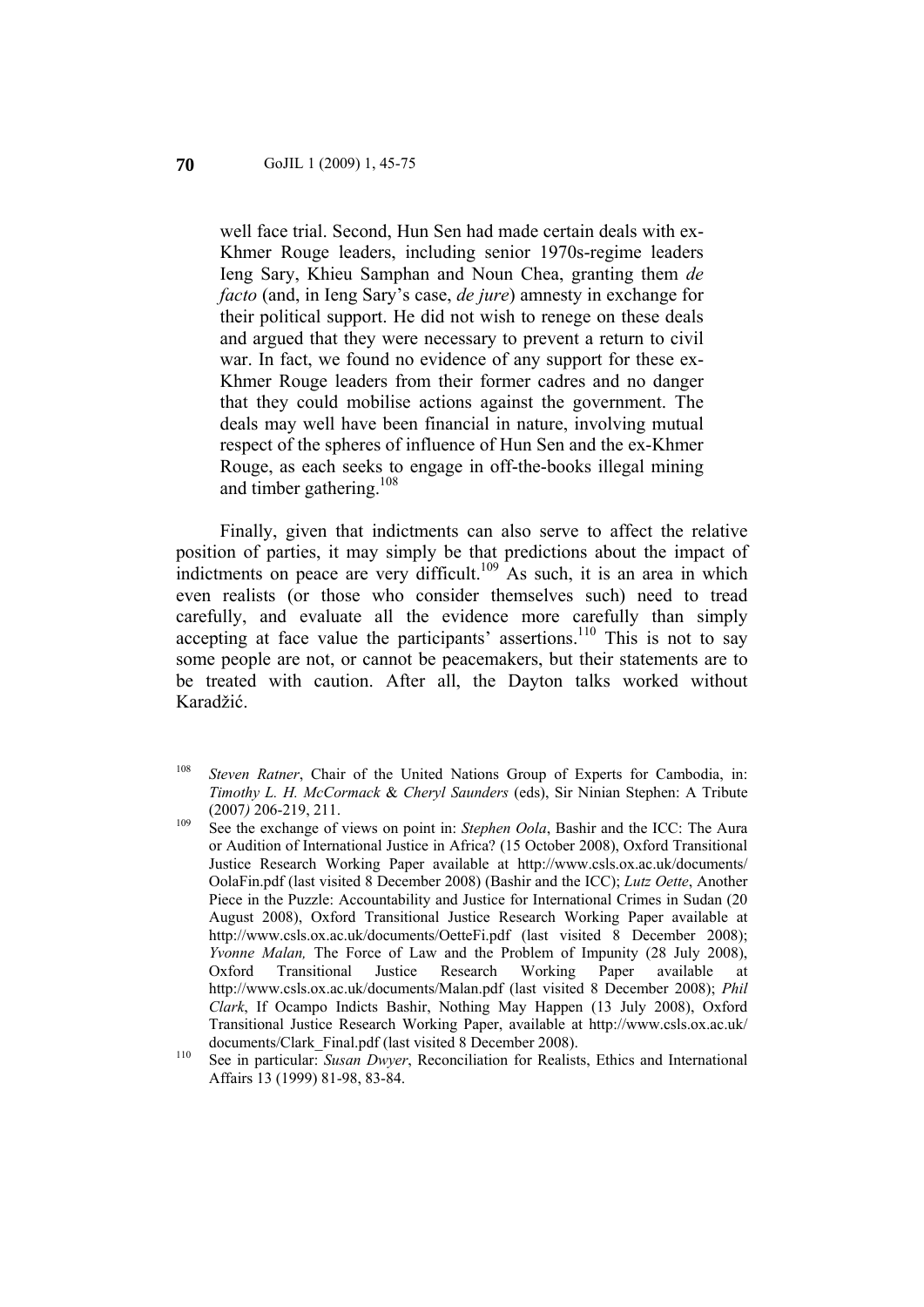The prosecutor, who has been criticised for playing politics at times, has recently been taking great pains to say that amnesties and the like, are not really part of his remit, opining (with respect to choice of situations):

The Statute provides a clear framework to select situations and cases to investigate. […] I have to apply the law. Nothing more, nothing less. The decision that ending impunity will endure lasting peace and security was taken in Rome. I should not, and I will not take into account political considerations.<sup>111</sup>

Of course, politics can enter into the equation under the Rome Statute in two ways, the most direct way being by virtue of Article  $16$ <sup>112</sup> This, of course, provides for the Security Council to cause the Court to defer investigations or proceedings for a (renewable) one year period. The factors that may militate in favour of amnesty however, are for the Security Council to appraise, and only if there is sufficient agreement in the Council for a resolution requesting deferral. This in itself is quite a high threshold. What is perhaps most interesting about Article 16 is that it means that the process can only be deferred (and only for as long as the Security Council continues to issue yearly resolutions). Accountability cannot be bargained away in a quiet, or permanent, manner if the ICC has jurisdiction and the Prosecutor becomes involved. This, in itself, is a shift in international relations.

It is true that the Prosecutor, when exercising his discretion under Article 53 of the Statute, may take into account the concept of the "interests of justice", which gives some elbow room for him to decline to become involved in certain circumstances. This could include a situation in which an amnesty is being negotiated or has been granted.<sup>113</sup> However, as he has made clear, and was noted above, where here is a basis to believe that

<sup>111</sup> *Luis Moreno-Ocampo*, Address to the Assembly of States Parties, 14 November 2008, 2-11, 6. This provides an interesting return to the initial position adopted in the OTP,

see: *Benjamin J. Schiff*, Building the International Criminal Court (2008) 111-115. 112 See generally: *Morten Bergsmo* & *Jelena Pejić*, Article 16, in: *Otto Triffterer* (ed.), Commentary on the Rome Statute: Observers' Notes, Article by Article,  $2<sup>nd</sup>$  ed. (2008). <sup>113</sup>*Michael Scharf,* The Amnesty Exception to the Jurisdiction of the International

Criminal Court, Cornell International Law Journal 32 (1999) 507-528, 507-508; *Darryl Robinson,* Serving the Interests of Justice: Amnesties, Truth Commissions and the International Criminal Court, European Journal of International Law 14 (2003) 481-505, 483-488.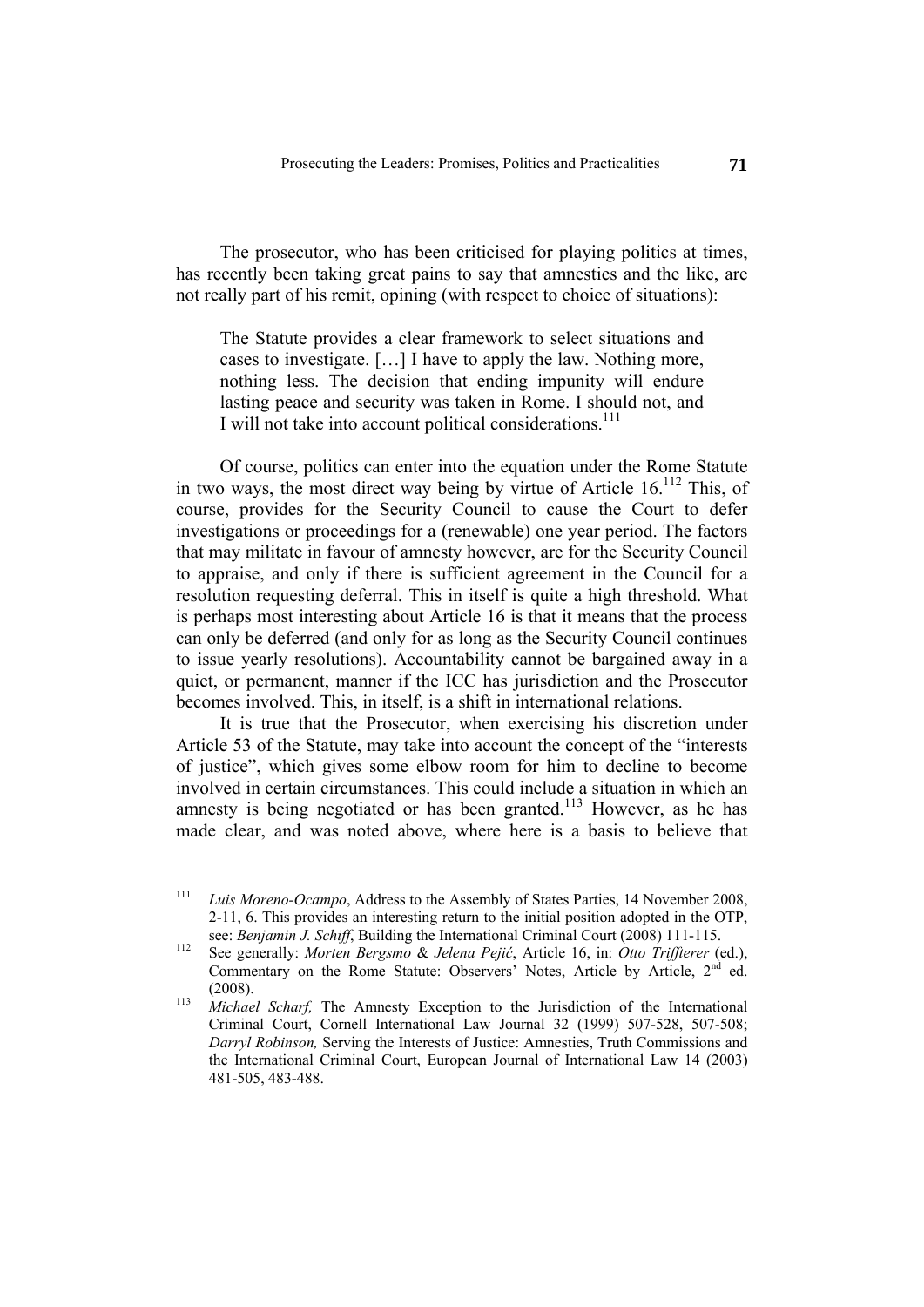crimes under the jurisdiction of the Court have been committed, prosecution is meant to be the default option. The Prosecutor has taken the view, understandably, given the upshot of the Rome Statute, that it is only in truly exceptional situations that the interests of justice ought to lead him not to pursue prosecutions. Furthermore, as has been said by the Prosecutor, the interests of justice are not necessarily the same as the interests of peace.<sup>114</sup> Although this does undermine in a small way his assertion that the role of the Prosecutor is an entirely apolitical one, in itself, the idea that the default position is prosecution is a positive step. On top of this, if a State or the Security Council referred the matter to the Prosecutor, then a decision not to proceed with an investigation, any decision of the Prosecutor not to proceed is subject to review by a pre-Trial Chamber.<sup>115</sup> The fact that such discretion is subject to judicial review is, again, important, insofar as it ensures that any decision on point is transparent.<sup>116</sup>

## F. The Practical Problems

#### I. Prosecution Strategy

Even if a leader finds their way to the dock, there is another practical issue, which has recently arisen with respect to the trials of Slobodan Milošević and Saddam Hussein. This is the ambit of the indictment. Should the prosecutor move to indict a person, as the OTP of the ICTY did with charges that span the entire set of crimes for which they are thought to bear responsibility, or proceed, as the Prosecution in the Saddam Hussein proceedings did, and attempt to focus on one or more easy cases?

Both strategies have their advantages. The idea of the large indictment, which of course was the approach taken by the Nuremberg and Tokyo International Military Tribunals. These have the advantage, if it is one, of being able to provide a large narrative of the conflict(s-) as a whole, and one of the asserted benefits of criminal trials is that they help combat denial (and some go further to say promote reconciliation) by subjecting the facts to forensic scrutiny.<sup>117</sup> They also, where the charges are adequately

<sup>114</sup> International Criminal Court - Office of the Prosecutor, Policy Paper on the Interests of Justice (September 2007) 1-9, 1.<br>
<sup>115</sup> Art. 53(3) Rome Statute.<br>
<sup>116</sup> It must be admitted thought that not all of the early ICC practice is defensible on

point.<br><sup>117</sup> *E.g.: Mark Osiel*, Mass Atrocity, Collective Memory and the Law, 1<sup>st</sup> ed. (1997).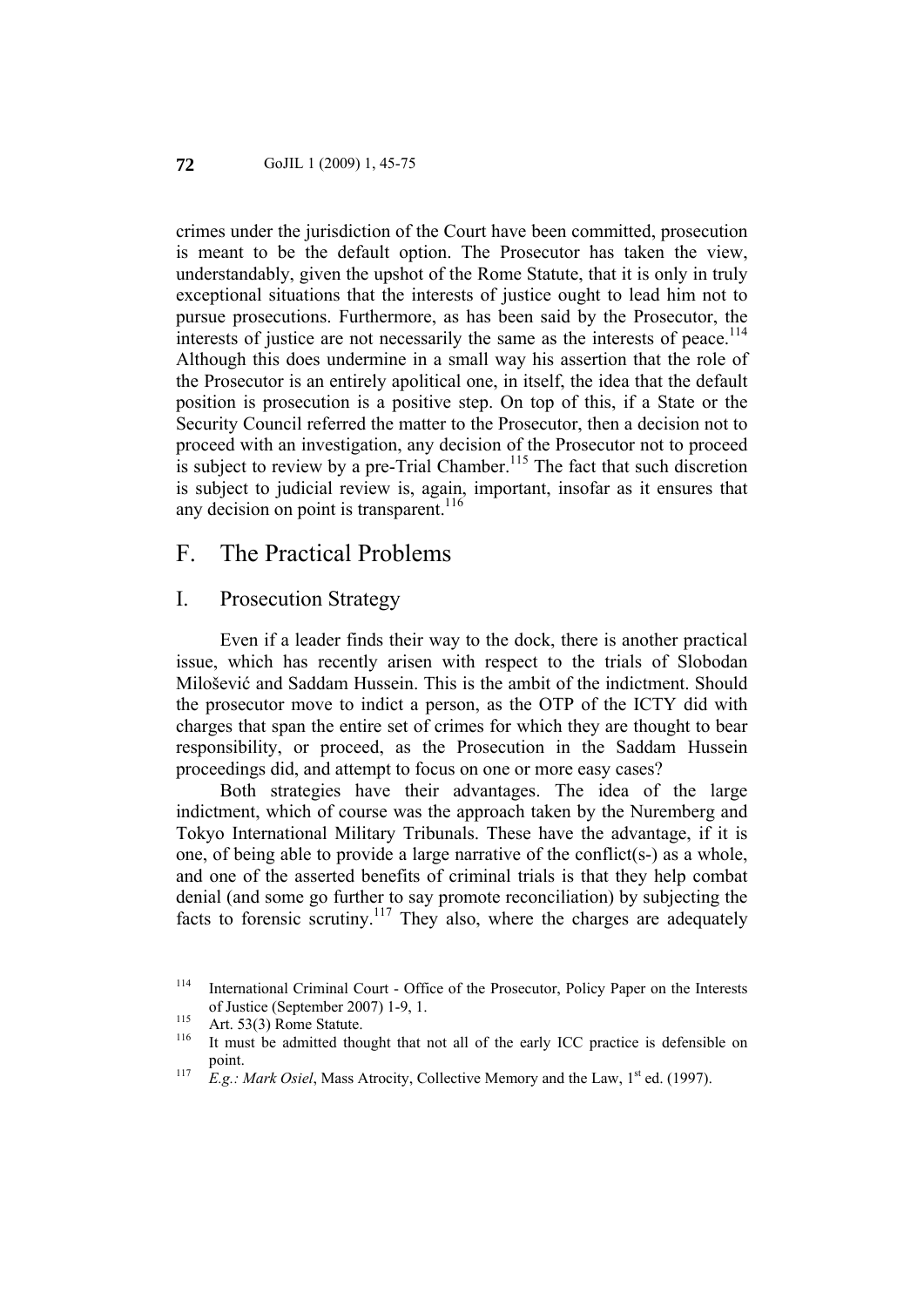proved, provide, so far as is possible, for retribution at the appropriate level to the offences committed. This is linked to the idea that all the person's victims will be given some satisfaction and have their suffering recognised. It also has the advantage of treating all the charges together, and in instances of crimes against humanity and, to some extent, genocide, where the contextual elements are of the essence in proving the charges, litigating broader aspects of the conflicts can be important.

Nonetheless, there are pitfalls to this, it can lead to long, unwieldy trials, and give large leeway to the defence for dilatory tactics, either to delay proceedings excessively, or in the hope that the Tribunal will react in a manner that can be turned to their advantage and such that they can claim violations (sometimes justified) of breaches of fair trial rights.<sup>118</sup> In addition, since leaders are often advancing in years by the time they reach trial there is always the risk of their death during the trial, which leaves a taste of futility in the mouths of many. It also encourages prosecutors to issue indictments which mix charges which are not as supported as others, and each acquittal serves to undermine part of the narrative that the prosecution was seeking to set up.119 As noted above, there are inculpatory doctrines specific to international crimes which deal in some way with evidential problems, but they are risky, if they are expanded too broadly, they ignore culpability, and will be subjected to critique.

The virtues of the smaller charge, with the possibility of further charges later, approach are largely the converse of the critiques of the larger trial, they are comparatively simple, quick, and easy to run. The prosecutor in this instance is likely to investigate a number of different incidents, and begin with the case which is the strongest. This is what happened in the *Dujail* trial. Still, they are not free from problems, the first being it can only partially reflect what the person is suspected of doing, and cases like *Dujail* tend to be chosen not because they are especially representative, or comparatively serious, but because the prosecutor knows that he or she is going to be able to prove it. As a result, only a small part of the overall story

<sup>118</sup> See, generally: *Göran Sluiter*, Karadžić on Trial: Two Procedural Problems, Journal of International Criminal Justice 6 (2008) 617-626; *Marko Milanović*, The Arrest and Impending Trial of Radovan Karadžić, International and Comparative Law Quarterly 58 (forthcoming 2009); *Michael P. Scharf,* Chaos in the Courtroom: Controlling Disruptive Defendants and Contumacious Counsel in War Crimes Trials, Case Western Reserve Journal of International Law 39 (2006-2007), 155-170; It cannot be forgotten that leaders are used to manipulating processes and posturing, and are often good at it, at least in the eyes of many in their intended (usually home) audiences. 119 On all the above aspects, see, for example, *Boas supra* note 3.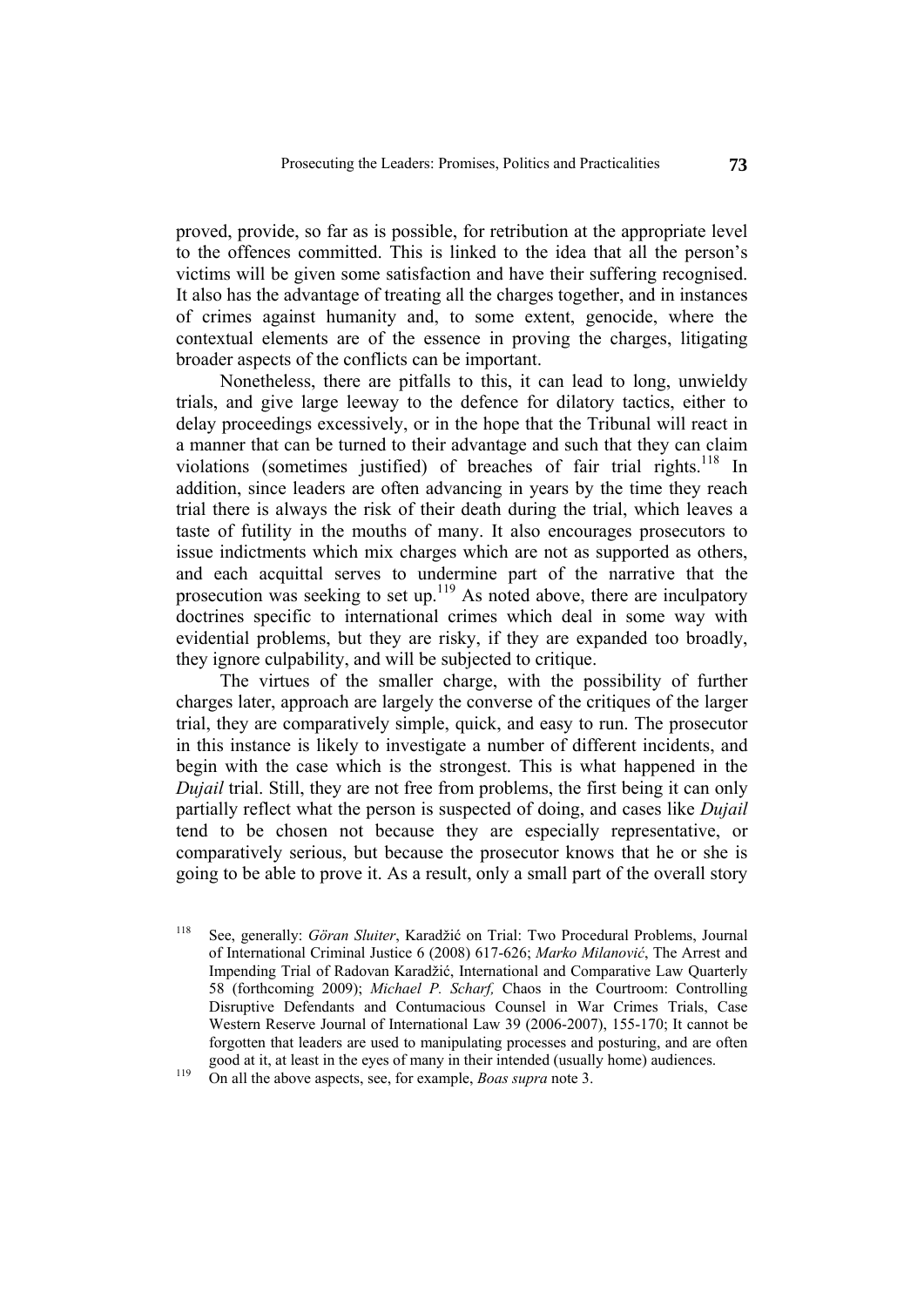gets told, and many victims will not have their tales told. It is true that there may be the possibility of further trials, but, where, as with the Saddam trial, the person is sentenced to death, this is impossible. In this particular case this means that the Kurds and the Iranians, as well as the Kuwaitis and Coalition personnel who were mistreated in 1991 will never see Saddam stand trial for offences against them. Even where this reprehensible punishment is not imposed, further trials will probably take a long time, longer than even a large trial is likely to, as the process has to go through all the relevant stages again.

Given the problems of both of these, it must be said, a prosecutor is offered a difficult choice, and is in some ways caught on the horns of an almost insoluble dilemma. Perhaps the best way forward is to try at least to deal with a manageable number of representative instances, where the evidence is strong. Fortunately, since the death penalty is unavailable in the International Criminal Court, the problem of killing the defendant before the possibility of further trials is, at least, excluded.

### G. Conclusion

The above may sound rather negative. If so, it must be emphasised that it is not intended to be, similarly nor is it counsel in favour of not attempting to prosecute leaders. It is precisely the opposite. The swing towards justice is an exceptionally important legal (and moral) development, and just as something is difficult does not mean that it ought not to be pursued with vigour. It is worth, however, doing so with an awareness of the possible pitfalls that such prosecutions face. It is only by facing such problems that progress can be made.

In a statement released just after the Rome Conference, Amnesty International averred that:

[t]he true significance of the adoption of the statute may well lie, not in the actual institution itself in its early years, which will face enormous obstacles, but in the revolution in legal and moral attitudes towards the worst crimes in the world. No longer will these crimes be simply political events to be addressed by diplomacy at the international level, but crimes which all states have a duty to punish themselves, or, if they fail to fulfil this